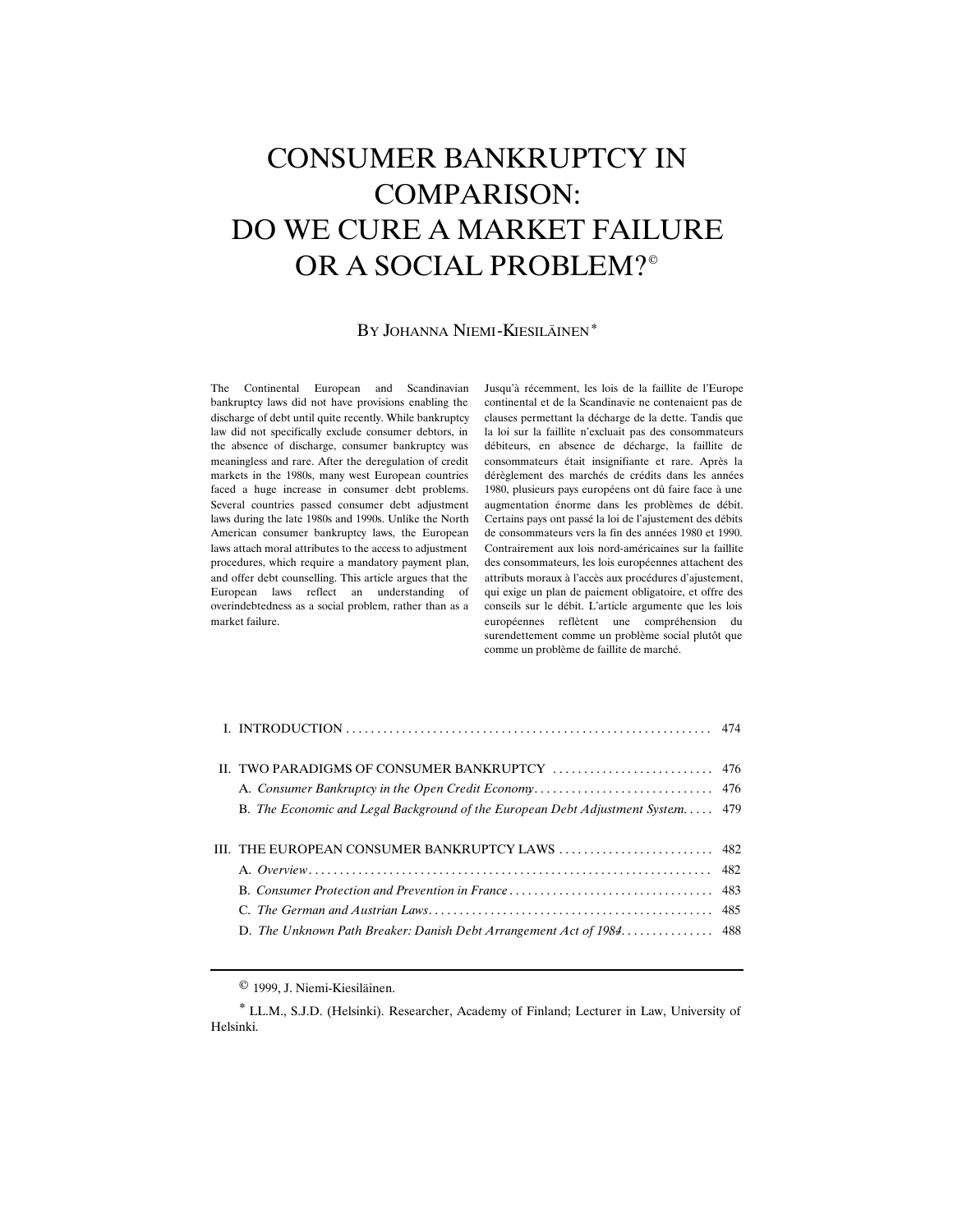| E. Finnish Debt Adjustment Legislation as a Response to a Deep Debt Crisis 490 |  |
|--------------------------------------------------------------------------------|--|
|                                                                                |  |
|                                                                                |  |
|                                                                                |  |
|                                                                                |  |
|                                                                                |  |
|                                                                                |  |
|                                                                                |  |

# I. INTRODUCTION

Comparative research in consumer bankruptcy law, as scarce as it is, seems to be more interesting than ever before. While the European jurisdictions have been influenced by the Anglo-Saxon "fresh start" policies in their search for new approaches to consumer debt problems,*1* the Americans are now discussing "means testing" and mandatory counselling, both of which have recently been introduced in European jurisdictions.

In its 1997 report, the United States National Bankruptcy Review Commission launched a discussion on "means testing" in consumer bankruptcy, that is, requiring debtors with an adequate income to pay part of their debt as a condition of discharge.*2* Although the majority of the Commission remained faithful to the principle of an efficient "fresh start" and open access to discharge, the minority proposed means testing. Subsequent discussions and two bills in Congress in 1997-1998 have concentrated on this topic.*3* Neither of the

*<sup>1</sup>* American consumer bankruptcy law has been the focus of much European scholarly interest during the last two decades: see, for example, H.-P. Ackmann, *Schuldbefreiung durch Konkurs?* (Schriften zum deutschen und europäischen Zivil-, Handels- und Prozessrecht 96, 1983); K. Mezinger, *Das freie Nachforderungsrecht der Konkursgläubiger, Fragwürdigkeit und Grenzen* (Schriften zum Bürgerlichen Recht 75, 1982); B. Knüllig-Dingeldey, *Nachforderungsrecht oder Schuldbefreiung* (Göttinger rechtswissenschaftliche Studien 127, 1984); and N.J.H. Huls, "Alternatives to Personal Bankruptcy" in G. Hörmann, ed., *Consumer Credit and Consumer Insolvency* (Bremen: Universität Bremen, 1986) 289. Additionally, European consumer debt adjustment bills frequently include a discussion of American consumer bankruptcy policy.

*<sup>2</sup>* See National Bankruptcy Review Commission, *Bankruptcy: The Next Twenty Years, Final Report* (Washington, D.C.: U.S. Government Printing Office, 1997), online: National Bankruptcy Review Commission <http://www.nbrc.gov/reportcont.html> (date accessed: 16 July 1999). The majority of the Commission did not fully discuss means testing.

<sup>&</sup>lt;sup>3</sup> See *Responsible Borrower Protection Bankruptcy Ac*H.R. 2500, 105th Cong. (1997); and *Consumer Bankruptcy Reform Act of 1997*8. 1301, 105th Cong. (1997).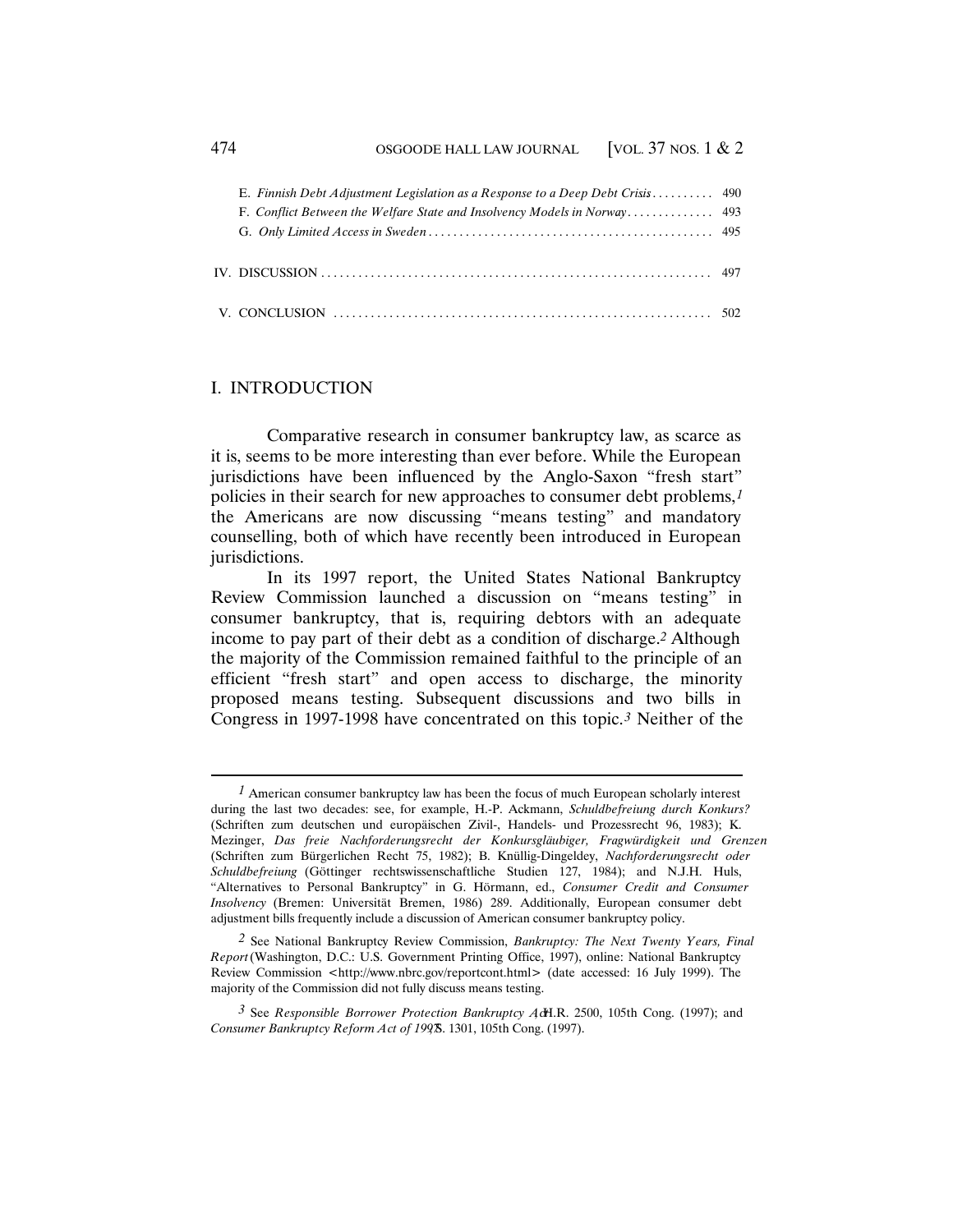bills was adopted by Congress in 1998, but the discussion is far from over.

While American consumer bankruptcy law has long been acknowledged as the most generous in the world, the European bankruptcy laws did not include any provisions for discharge at all until quite recently. However, the economic crisis at the beginning of this decade created such insurmountable economic difficulties for so many households that the European states felt forced to seek new solutions. Several European countries have enacted new consumer bankruptcy (or debt adjustment) legislation in the 1990s.

The European consumer bankruptcy laws differ from the Anglo-Saxon laws in at least three important respects.*4* First, European legislatures have not adopted open access to consumer bankruptcy. On the contrary, access is restricted to those debtors deemed worthy of it. Because of this attitude, there is a tendency in Europe to attach moral attributes to consumer overindebtedness and access to debt adjustment programs.

Second, and equally important, is the insistence on a mandatory payment plan for all consumer debtors. The discharge is either conditional or is not granted before the completion of the payment plan, the duration of which varies from five to seven years. No provisions exist for a straight discharge. The function of the plan is not only economic; rather, it is intended to ensure that the adjustment procedure is not an "easy way out." This is best illustrated by the fact that even poor debtors, who are not in a position to contribute to the plan, are technically put under the plan for several years.

Third, the European model puts special emphasis on debt counselling services. Counselling aims at the rehabilitation of the debtor, and economic education and lifestyle adjustments, but also at fuller repayment of the debts. The debt counselling services are an integral part of the debt adjustment procedure. How this is accomplished varies among European jurisdictions, but generally the debt adjustment laws require that, before filing for judicial consumer bankruptcy or debt adjustment, the European consumer debtor must take part in debt counselling and negotiations or mediation with creditors in order to solve his or her debt problem.

*<sup>4</sup>* These distinctive characteristics can be used to construct a European model of consumer bankruptcy: see N.J.H. Huls, "Overindebtedness and Overlegalization: Consumer Bankruptcy as a Field for Alternative Dispute Resolution" (1997) 20 J. Consumer Pol'y 143; and N.J.H. Huls *et al.*, *Overindebtedness of Consumers in the EC Member States: Facts and Search for Soluti@Bruxelles:* Story Scientia, 1994) [hereinafter *Overindebtedness of Consumers in the EC*].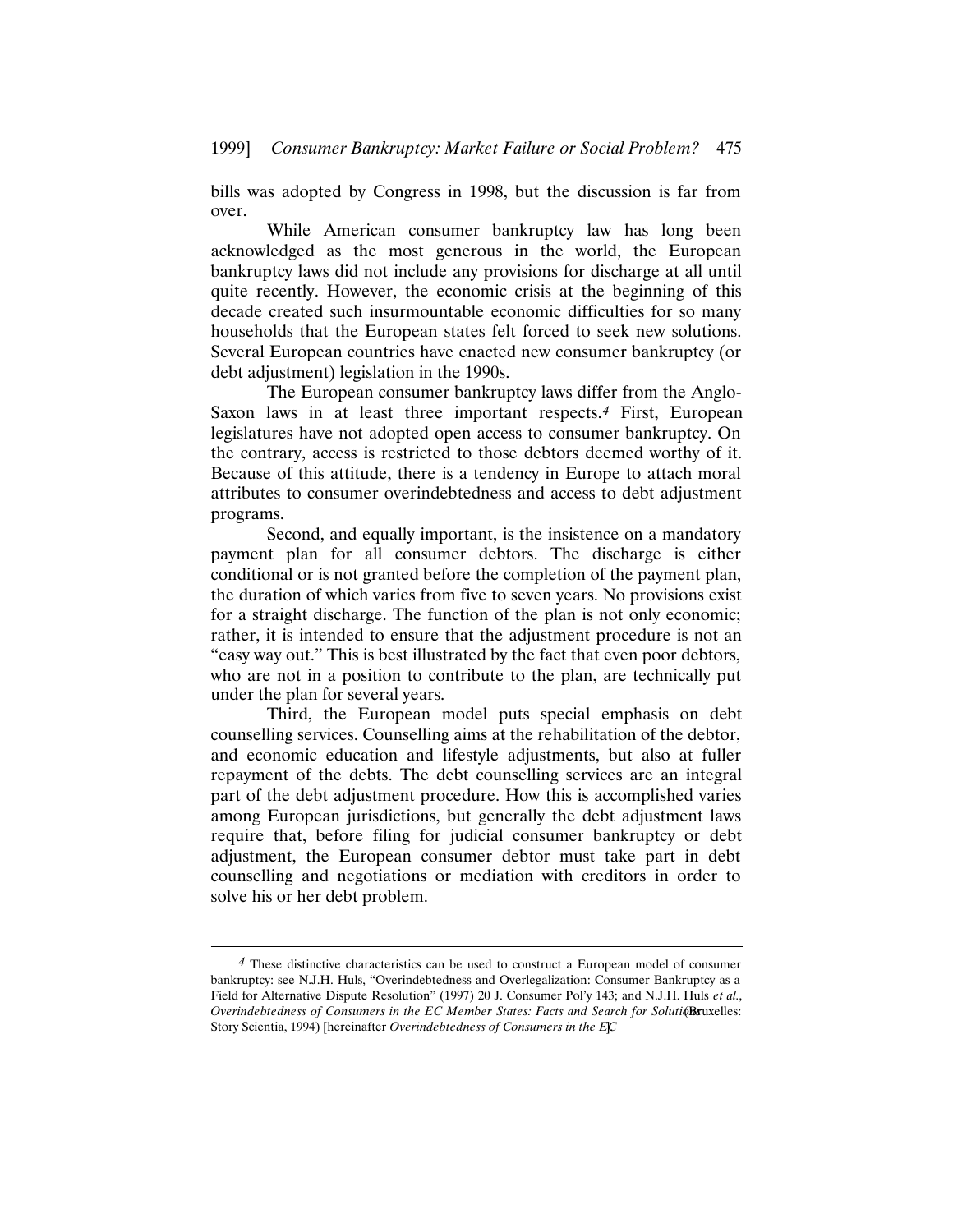Compared with the American consumer bankruptcy regime, the differences are so fundamental that they justify a different terminology. In the following discussion, I refer to the Anglo-Saxon institution as "consumer bankruptcy" and to the European approach as "consumer debt adjustment."*5*

Because of the current discussions about "means testing" in the United States, American consumer bankruptcy experts may have a special interest in understanding what mandatory payment plans and restricted access mean in Europe, and how these institutions work there. Therefore, Part III of this article includes a description of the European consumer bankruptcy laws, with a special emphasis on Scandinavia, where these laws have now been in operation for several years. First, however, I wish to discuss the different ideologies animating the North American and the European consumer bankruptcy regimes.

#### II. TWO PARADIGMS OF CONSUMER BANKRUPTCY

## A. *Consumer Bankruptcy in the Open Credit Economy*

The fundamental philosophy supporting American bankruptcy laws was persuasively and eloquently laid down by the Bankruptcy Laws Commission in 1973.*6* Essentially, it is a moral regime with an emphasis on a second chance and a fresh start policy. At the same time, the Commission's starting point was acceptance of, and adherence to, the notion of an open credit economy.*7* The Commission saw credit as a beneficial social institution, both from the individual's and from society's point of view. According to the Commission, credit furthers economic growth and increases individuals' well-being, and both goals are better served if consumers are inclined to take risks. A basic function of bankruptcy is therefore to serve the credit markets. While access to the

*<sup>5</sup>* A common translation of the European terms is "rescheduling of debts." It is found, for example, in *European Current Law Monthly Diges*(January 1999) at 194. The translated term, however, disguises the fact that all European laws, except those in France, allow for the discharge of a substantial part of the consumer's debts. See also J. Niemi-Kiesiläinen, "Changing Directions in Consumer Bankruptcy Law and Practice in Europe and USA" (1997) 20 J. Consumer Pol'y 133 at 135.

*<sup>6</sup>* See Bankruptcy Laws Commission, *Report of the Commission on the Bankruptcy Laws of the United States,* H.R. Doc. No. 93-173 (1973).

*<sup>7</sup> Ibid.* at 68.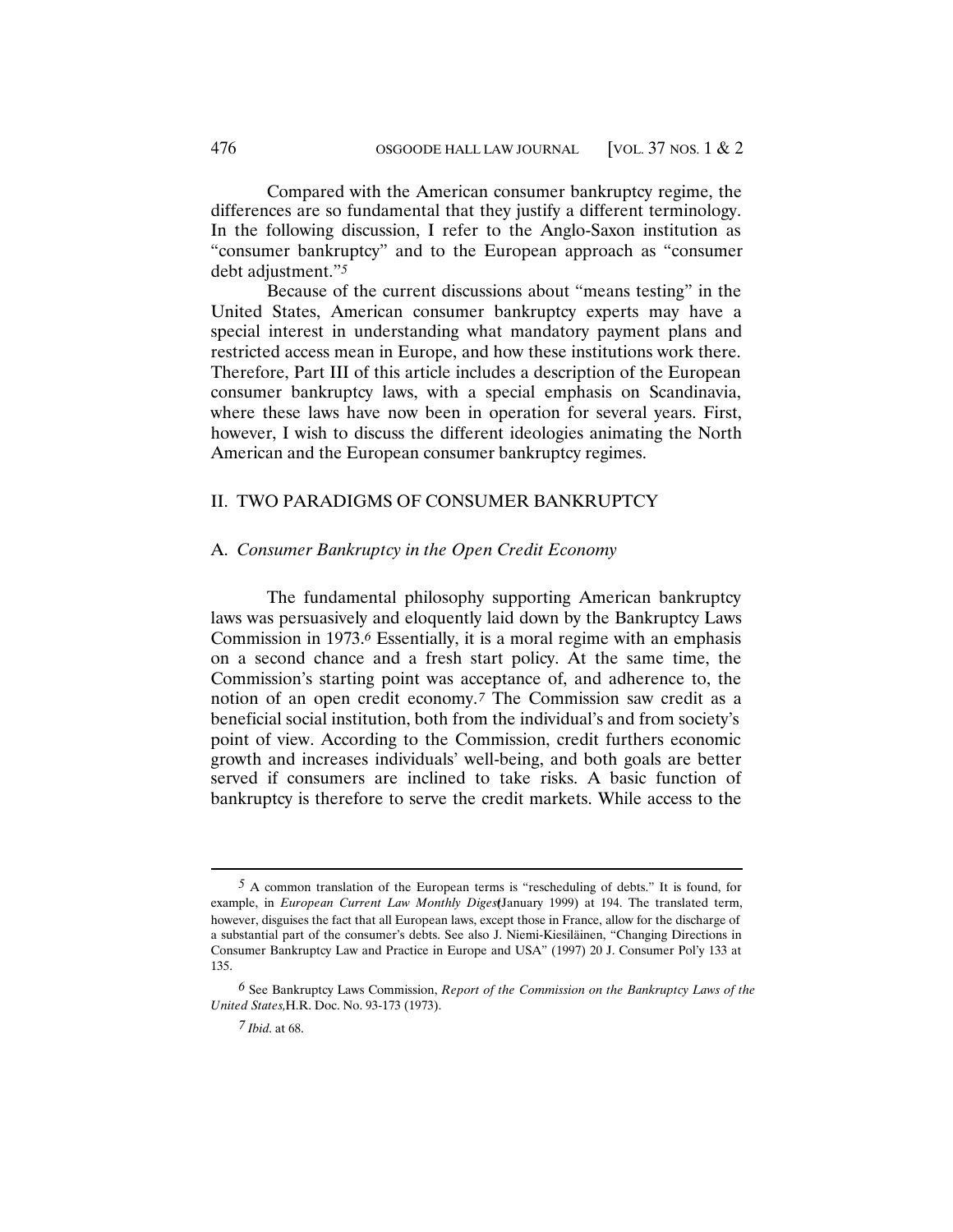credit market should be easy and open, open access to bankruptcy as an exit from the market is equally important.*8*

In addition, bankruptcy should lead to a fair and equitable distribution of assets among creditors, efficient and economic administration of estates, and the deterrence and punishment of fraud and abuse.*9* The last-mentioned goals are, of course, uncontroversial. From a comparative perspective, the narrow definition of deterrence is noteworthy. The practices the lawmakers wanted to discourage were defined narrowly in the enumeration of exceptions to the right of a discharge, leading either to the dismissal of the application for discharge for all debts*10* or only for a particular debt.*11* Only one exception, the abuse of the bankruptcy process,*12* is formulated broadly in the United States *Bankruptcy Code*, but it has not been widely used in practice.

Much consumer bankruptcy research relies on the law-andeconomics paradigm, which views bankruptcy mainly as an institution for risk allocation. Since the typical risks in the consumer credit market (*i.e.*, loss of income because of lay-offs, downsizing, and illness) are unforeseeable, they should, according to the theory, be allocated to the party who is in a better position to bear the risk—the commercial lender. Even where the consumer has better information about the risk (such as the borrower's own over-commitment), some theorists would impose the loss on the institutional lender because of the lender's superior ability to diversify and calculate the risks.*13*

Given that the typical risks in the consumer credit market are beyond the reach of bankruptcy law, law-and-economics bankruptcy scholarship has focused on the variables in bankruptcy law that may

*<sup>8</sup> Ibid.* at 75-76.

*<sup>9</sup> Ibid.* at 75-83.

<sup>10</sup> See especially United States Bankruptcy Code, 11 U.S.C. §§727, 707 (1998) [hereinafter *Bankruptcy Code*].

*<sup>11</sup> Ibid.* § 523(a).

*<sup>12</sup> Ibid.* § 707.

*<sup>13</sup>* See, for example, F. Weston, "Some Economic Fundamentals for an Analysis of Bankruptcy" (1977) 41 L. & Contemp. Probs. 47 at 56; T.H. Jackson, *The Logic and Limits of Bankruptcy Law* (Cambridge, Mass.: Harvard University Press, 1986) at 229; and M. Howard, "A Theory of Discharge in Consumer Bankruptcy" (1987) 48 Ohio St. L.J. 1047 at 1064. On the other hand, Theodore Eisenberg regards the debtor as a better risk bearer because he or she can avoid the risk: see T. Eisenberg, "Bankruptcy Law in Perspective" (1981) 28 UCLA L. Rev. 953 at 983.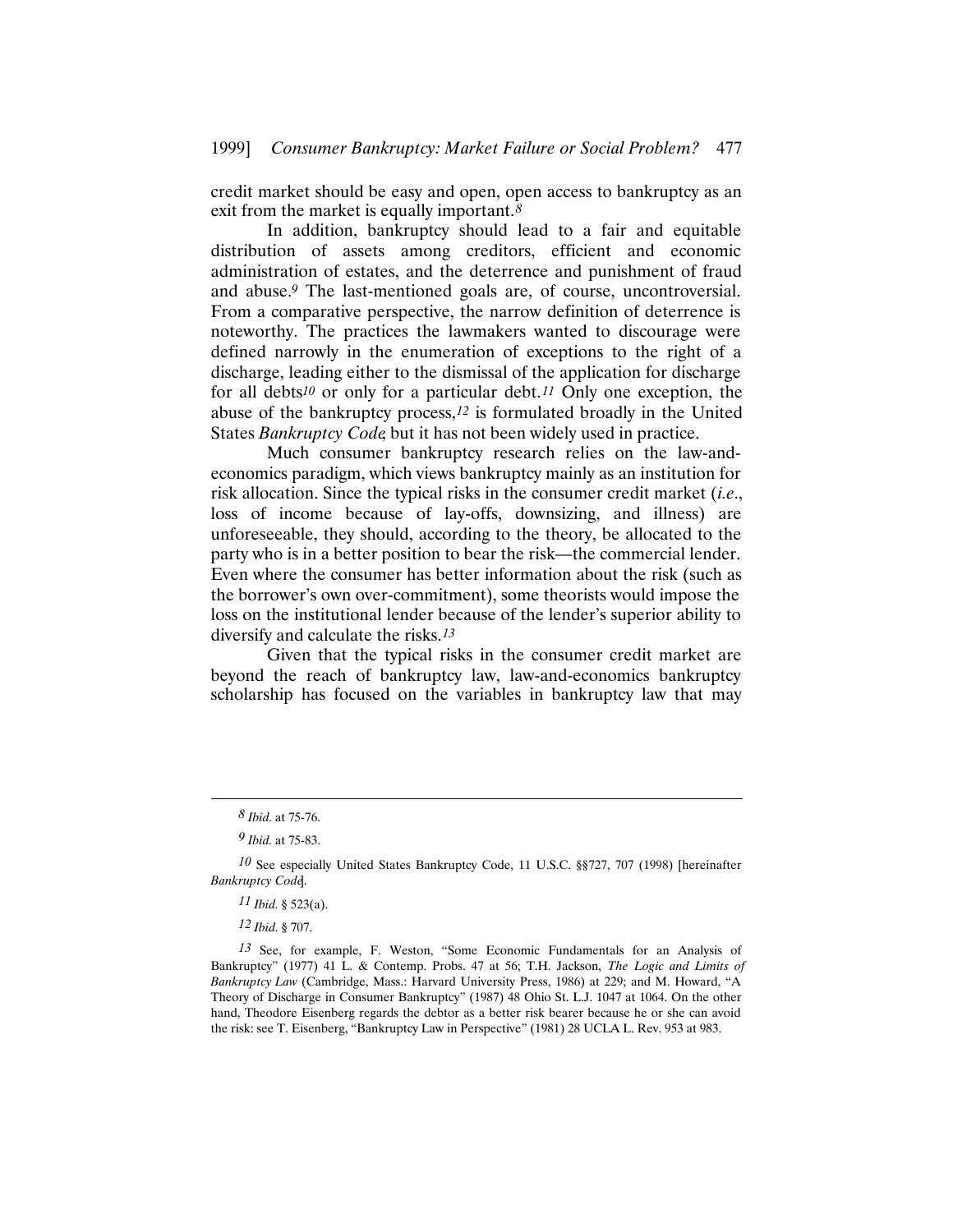affect the debtor's decision to file for bankruptcy, such as exemptions*14* and incentives to repay debt through a plan. Consequently, much of the American empirical consumer bankruptcy research has focused on the debtor's choice between a Chapter 7 and Chapter 13 filing, and on evaluating the incentives created by the law for the debtor to choose a Chapter 13 payment plan.

Another group of scholars takes a socio-legal view of consumer bankruptcy.*15* They maintain that what is needed is comprehensive empirical information about consumer debtors, their debt problems and reasons for filing for bankruptcy, and the operation of consumer credit markets; decisions on bankruptcy law and policy, they believe, should be based on that information.*16*

Both sets of scholars base their approaches on a notion of consumer bankruptcy as an institution for the regulation of the consumer credit market. The law-and-economics discipline is optimistic about the ability of bankruptcy law to modify debtors' behaviour, whereas the socio-legal school tends to be pessimistic about the remedial powers of bankruptcy law. Instead, the socio-legal school emphasizes the impact of larger economic forces, economic fluctuations, and unemployment, which cause debtors and their families financial distress and lead them to file for bankruptcy.

*<sup>14</sup>* See M.J. White, "Economic Versus Sociological Approaches to Legal Research: The Case of Bankruptcy," Book Review of *As We Forgive ours Debtors: Bankruptcy and Consumer Credit in America* by T.A. Sullivan, E. Warren, & J.L. Westbrook (1991) 25 L. & Soc'y Rev. 685 at 688. Empirical research comparing different American states does not support the popular belief that the level of exemptions affects the level of consumer bankruptcies: see L. Shepard, "Personal Failures and the Bankruptcy Reform Act of 1978" (1984) 7 J. L. & Econ. 419 at 424-25; W.J. Woodward Jr. & R.S. Woodward, "Exemptions as an Incentive to Voluntary Bankruptcy: An Empirical Study" (1983) 57 Am. Bankr. L.J. 53; T.A. Sullivan, E. Warren & J.L. Westbrook, *As We* Forgive Our Debtors: Bankruptcy and Consumer Credit in Americhlew York: Oxford University Press, 1989) at 241 [hereinafter *As We Forgive Our Debtors* and P. Shuchman & T.L. Rhorer, "Personal Bankruptcy Data for Opt-Out Hearings and Other Purposes" (1982) 56 Am. Bankr. L.J. 1. The severity of wage garnishment seems to affect the frequency of consumer bankruptcies: see P. Shuchman, "Social Science Research on Bankruptcy," Book Review of *As We Forgive Ours Debtors: Bankruptcy and Consumer Credit in Americlay* T.A. Sullivan, E. Warren & J.L. Westbrook (1990) 43 Rutgers L. Rev. 185 at 235 [hereinafter "Social Science Research on Bankruptcy"].

*<sup>15</sup>* About the different paradigms of consumer bankruptcy law and the controversy between them, see White, *supra* note 14, and *As We Forgive Our Debtors*,*upra* note 14 at 230.

*<sup>16</sup>* See, for example, *As We Forgive Our Debtors*,*upra* note 14. The work of Philip Shuchman has increased empirical knowledge of bankruptcy debtors and the reasons they end up in bankruptcy: see "Social Science Research on Bankruptcy" *supra* note 14.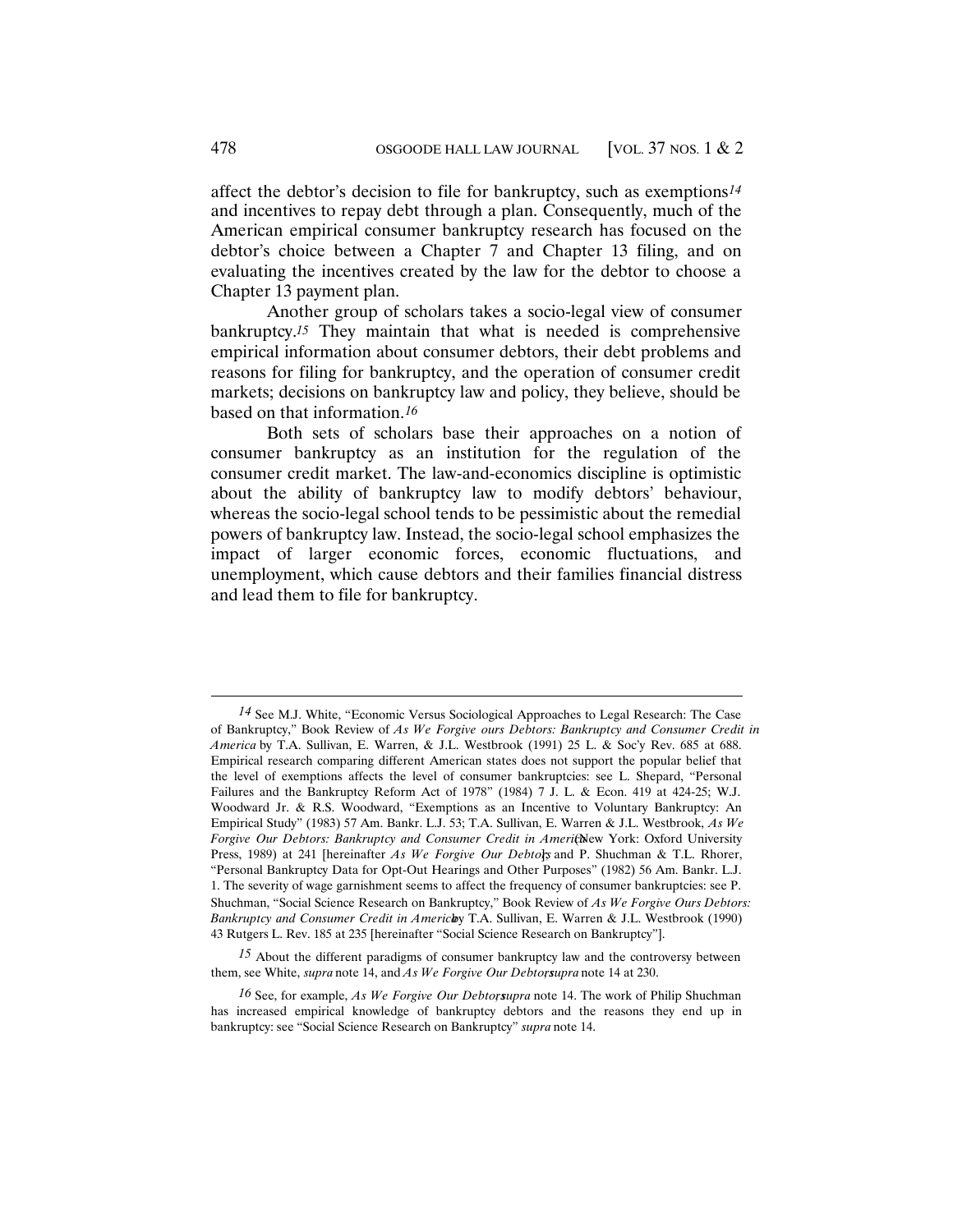# B. *The Economic and Legal Background of the European Debt Adjustment System*

European thinking seems to come closest to the socio-legal view. Research and legislation in different European countries tend to emphasize the causes of overindebtedness, such as economic recessions, unemployment, business failures, personal misfortunes such as illness, and inability to manage one's budget. Consequently, the overindebtedness of private households is seen primarily as a social problem, not as a market failure. Recently, this view was expounded by a representative of the European Union (EU), who characterized overindebtedness as a social and health problem involving individuals, rather than implicating consumer protection policy or other market regulation.*17* However, this understanding of the reasons for overindebtedness, which is shared with the American socio-legal school, leads to a completely different concept of discharge that can only be understood from an historical perspective.

Nineteenth century bankruptcy laws were still in force in most European countries at the beginning of the 1980s. The continental bankruptcy laws did not contain any discharge provisions at all. Nonbusiness bankruptcies were rare. English bankruptcy law had discharge provisions, but bankruptcy was not accessible to ordinary consumers or other non-business debtors.*18*

The debt problems of households were not on the political agenda either. Admittedly, some individual debtors had excessive debt loads, mostly arising out of unsuccessful businesses. How these cases were handled has never been properly examined, but creditors may have used several strategies. Credit institutions pursued their claims in due

*<sup>17</sup>* See J. Ring, "What is the EU Doing to Deal with Overindebtedness?" (The European Conference on Money and Debt Advice, Guarantee Foundation, Hämeenlinna, Finland, 3-5 September 1997) in S. Helesuo, ed., *Debt Advice Networking: Ways Forward*, Helsinki: Guarantee Foundation, 1997) 10 at 12. The European Union (EU) has not taken a stand on debt adjustment law and policy, but it has funded research on the topic.

*<sup>18</sup>* Historically, bankruptcy and discharge were not accessible to private persons (*i.e.*, nontraders). The formal restriction was abolished in 1869, but, because of high costs, bankruptcy never became popular among English consumers. The debt administration order, a debt adjustment procedure, was created in 1883, but it never gained the same popularity as the American consumer bankruptcy. The debt administration order requires a mandatory payment plan, and plans have been very long: see U.K., *Civil Justice Review: Report of the Review Body on Civil Justice* and 394 (London: Her Majesty's Stationery Office, 1988). The debt administration procedure is regulated in the *County Courts Act of 1984* (U.K.), 1984, c. 28, ss. 112-17. It was amended in 1990 to make the order more favourable to the debtor: see *Courts and Legal Services Act 1990* (U.K.), 1990, c. 41, s. 13. The amendment is not yet in force.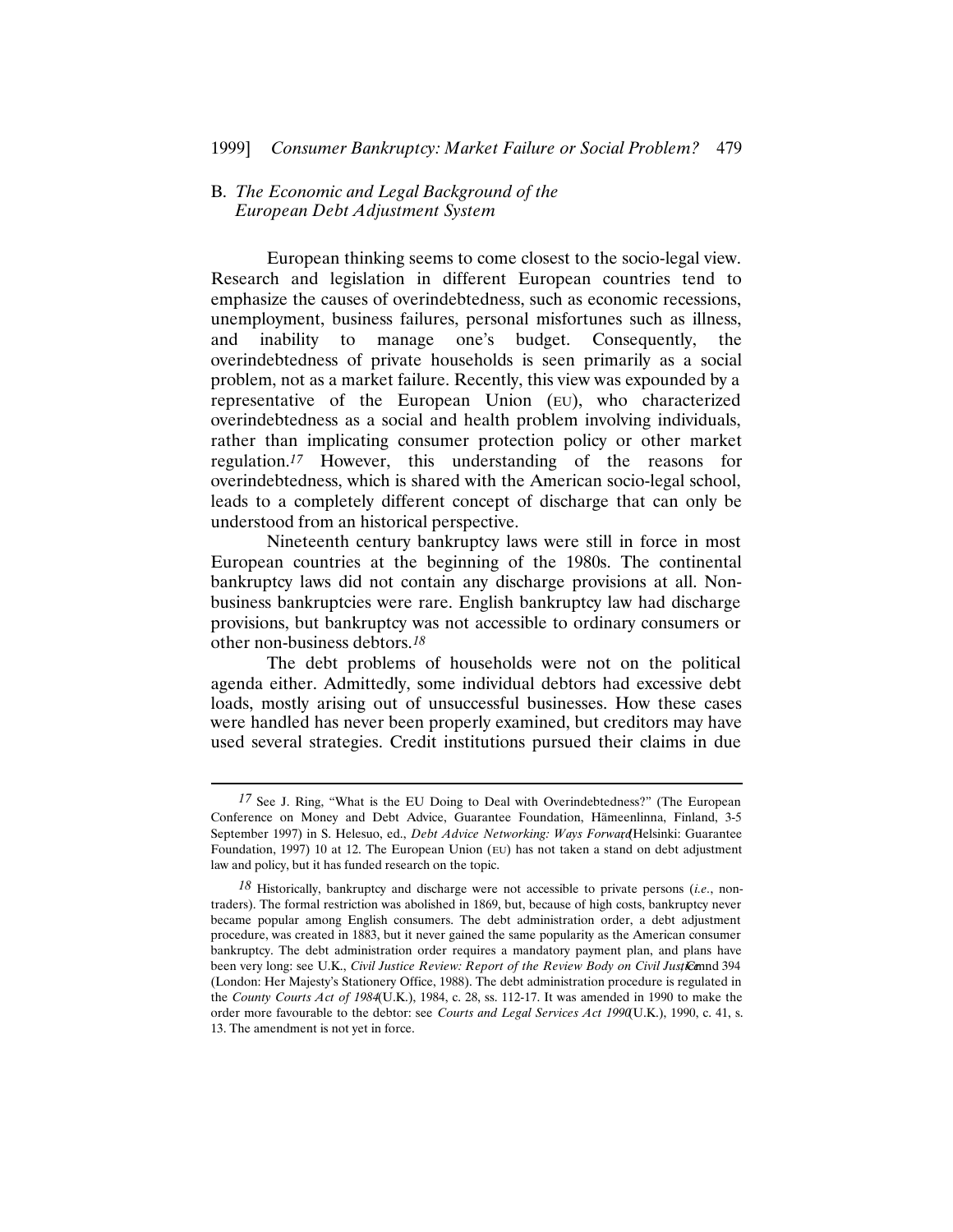order, sometimes causing formal bankruptcy of the debtor, and wrote off the debts. The legal prescription periods for private debts were long—thirty years in Germany, for example, and ten years in many other countries—and could be renewed an unlimited number of times. It is assumed, however, that many creditors wrote off the debt after recognizing that further enforcement efforts would be futile. Tax authorities and other public or semi-public creditors took the same position, but these debts usually had shorter prescription periods and were not subject to renewal.

Even less is known about what happened to the debtors. Some resumed their careers or businesses and prospered, while others left the labour force and lived on the margins of society with the help of welfare payments or through illegal activities. Some debtors took up paid work; however, that could be very frustrating for them, since salaries were easy to trace and subject to garnishment, perhaps for the rest of their lives. Nevertheless, the number of these debtors was so small that there was no political pressure to change the debt enforcement legislation before the recession at the beginning of the 1990s.

To understand the background of the new laws properly, I must briefly describe the economic situation at the beginning of the 1990s, and the welfare state structure of European countries. The economic cycle before consumer debt adjustment laws were enacted was essentially similar in each country. The consumer credit markets were strictly regulated until the 1980s. Because of careful screening of credit applicants and the fact that demand for credit exceeded supply, default was rare. The credit markets were rapidly deregulated during the 1980s, which led to an increased supply of credit to consumers. Because unsatisfied demand had accumulated during the regulatory period, the credit market expanded rapidly. It is estimated that in several European countries, the total outstanding volume of consumer credit doubled during the 1980s.*19*

When the recession started at the turn of the decade, the rise in unemployment affected already heavily indebted households. Home mortgages played a big role in countries that favour private homeownership such as France, Great Britain, Norway, and Finland. Real estate values rose in the 1980s and fell in the 1990s. Also, many welleducated middle-class individuals were "downsized" or lost their small businesses. Often family members, wives, and cohabitees had given

*<sup>19</sup>* In southern European countries, the same development is taking place ten years later: see, for example, S.M. Pereira, "Debt in Portugal" in Helesuo, ed., *supra* note 17, 35; and M. Mousouraki, "Overindebtedness in Greece," in Helesuo, ed., *supra* note 17, 39.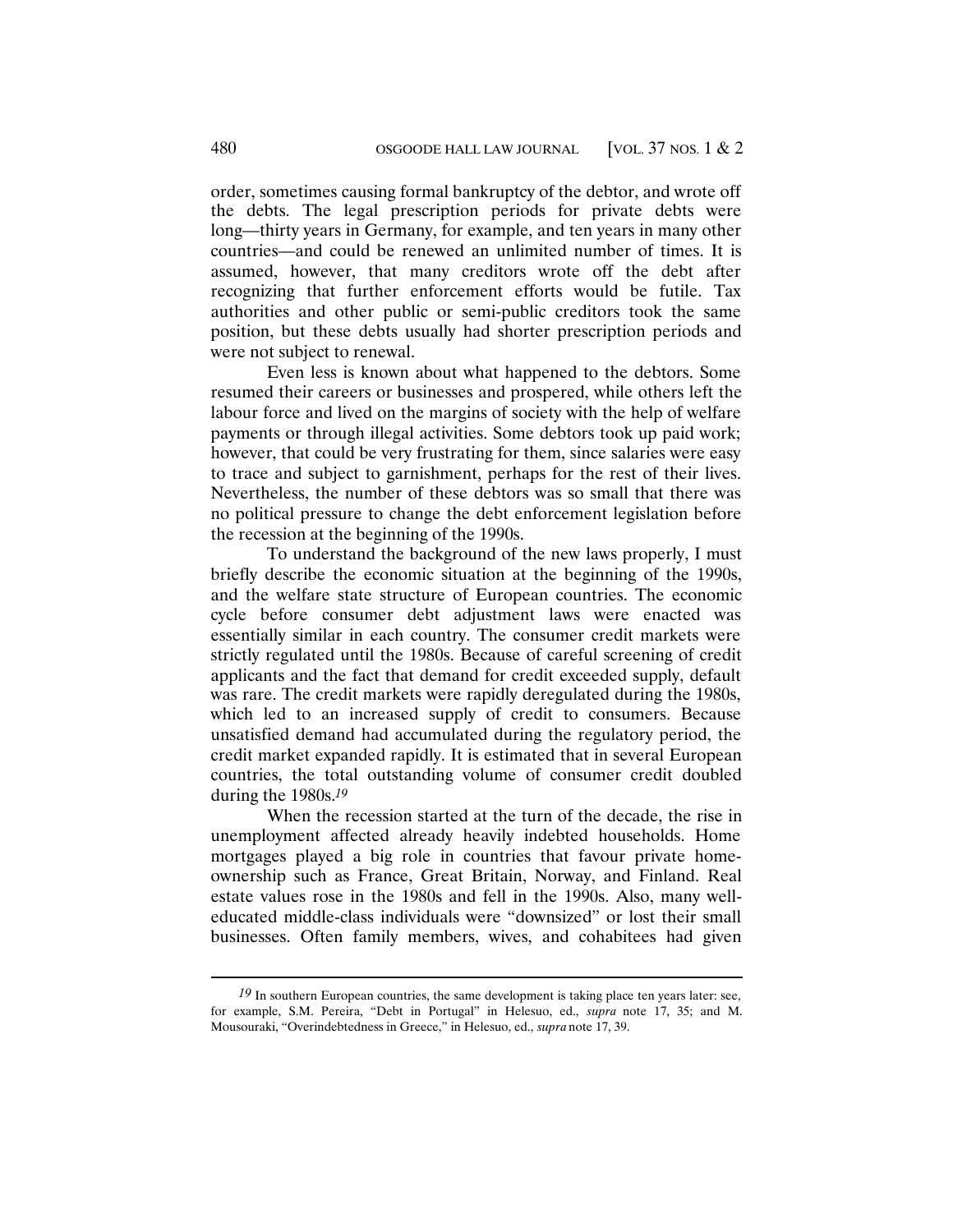personal guarantees for business loans and were sucked into the economic crisis. Business debts and mortgages played a substantial part in the private debt crisis. Even if credit card liabilities and purchase money debts are present in most cases of overindebtedness, consumer credit in the strict sense did not play a decisive role in the debt crisis of the 1990s.

The new middle-class debtors, unlike the poor, could pursue their grievances effectively and created political pressure for measures to alleviate the burden of excessive debt. Legislators saw the unexpected loss of income because of unemployment or similar reasons as the main cause for overindebtedness. This assumption was supported by research that showed that consumer debt problems were related to unemployment, loss of income because of illness, and low-income families with many children*20* (although this research did not completely reflect the new debtors' reality). The new debtors were unemployed, true, but they were not necessarily in lower social or income groups, and had often been self-employed or had a self-employed family member.*21*

To understand the background of the new debt adjustment laws, one must also appreciate the welfare and security expectations in European societies of the late 1980s. There was a common expectation that well-developed welfare societies protect people in the event of illness or unemployment. However, the traditional unemployment benefits were both insufficient and inadequate to help people with excessive debt loads, and new measures were called for. Therefore, the debt adjustment laws were seen as part of the welfare state protection.

*<sup>20</sup>* See, for example, K. Holzscheck *et al.*, *Praxis des Konsumentenkredits—eine empirische* Untersuchung zur Rechtssoziologie und Ökonomie des Konsumentenkred**K**öln: Bundesanzeiger, 1982) at 338; G. Parker, *Getting and Spending, Credit and Debt in Britai*(Avebury: Gower, 1990) at 157; R. Berthoud & E. Kempson, *Credit and Debt: The PSI Repor(I*London: Policy Studies Institute, 1992) at 110; P. Conaty, "The Need for Money Advice Centres" in Hörmann, ed., *supra* note 1, 321; M. Adler, "The Economic and Social Situation of Consumer Debtors in Great Britain" in Hörmann, ed., *supra* note 1, 37; and J. Leskinen, *Use of Consumer Credit in the Context of the Consumer's Way of Life and Personal Situation* (Helsinki: University of Helsinki, 1990).

*<sup>21</sup>* According to the empirical studies, the debt adjustment debtors are often unemployed, have large total debts, have been self-employed or have a family member who has been selfemployed, and have large business debts: for Sweden, see *Utvärdering av skuldsaneringslagen, Konsumentverket* 1995/96:31, 16; for France, see J.-J. Hyest & P. Loridant, *Commission des lois et Commission des Finances, Rapport d'information n° 60—Surendettement Prévenir et Guérir* (1997/1998), online: Sénat <http://www.senat.fr/rap/r97-060/r97-060\_mono.html> (date accessed: 23 August 1999) [hereinafter *Rapport d'information*]; and, for Finland, see J. Tala et al., *Velkajärjestelyt tuomioistuimissa* (Helsinki: National Research Institute of Legal Policy, 1994); and V. Muttilainen & J. Tala, *Kuka vapautuu veloistaan* (Helsinki: National Research Institute of Legal Policy, 1998).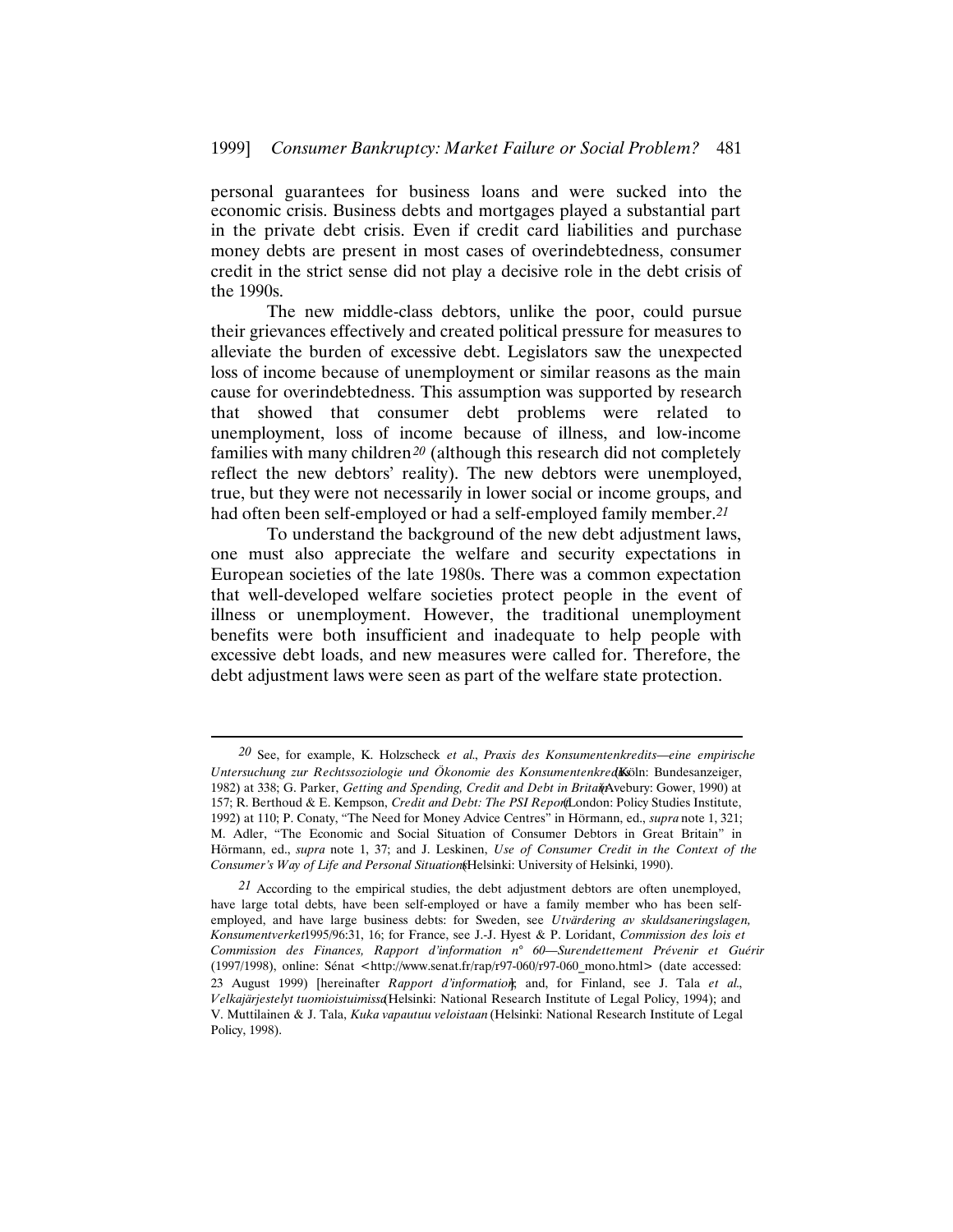How does this description help us to understand the European model of debt adjustment? First, it was natural to restrict access to debt adjustments to those debtors who were hit by social risks similar to those from which the welfare state ordinarily protects its citizens: that is, unemployment, illness, and unexpected disability. Second, the idea of economic rehabilitation was not tied to the goal of a quick economic recovery and re-entry to the credit market. Participation in the credit market was not deemed necessary, and was perhaps not even desirable. On the contrary, economic recovery was intended to secure partial repayment of old debt through the payment plan. Third, debt adjustment was perceived as a remedy to the problems that led to the overindebtedness. Through counselling, the welfare state is given a chance to help.

The relationship between the debt adjustment law and the credit market is defined in several European bills. According to them, the new law should interfere with the functioning of the credit market as little as possible, if at all. For example, the Swedish bill for Debt Adjustment Law indicates, both in words and spirit, that a basic function of the law is to uphold the obligation to pay one's debts.*22* Some bills emphasize that the aim is only to discharge such debts as the debtor would never be able to repay.*23* All European bills emphasize that the law must not undermine the general moral imperative of paying one's debts.

# III. THE EUROPEAN CONSUMER BANKRUPTCY LAWS

# A. *Overview*

The first European country to introduce a specific procedure for consumer debt adjustments and debt discharge was Denmark, in 1984. The Danish law was an important example for the other Scandinavian countries when they drafted their laws. Laws on judicial debt adjustment for consumers entered into force in Finland and Norway in 1993, and in Sweden in 1994.

<sup>22</sup> See *Regeringens proposition 1993/1994:123 Skuldsaneringslag*6 [hereinafter *Reg. Prop. 1993/1994:123*].

<sup>23</sup> See *Bet 957/1982, Betœnkning om gœldssanering*<sup>1</sup>6 (the Danish bill for debt adjustment) [hereinafter *Bet 957/1982*]; and *Regeringens proposition 183/1993, Hallituksen esitys laiksi yksityishenkilön velkajärjestelystä*, 22 (Finnish bill for the Judicial Debt Adjustment Act) [hereinafter *Reg. Prop. 183/1993*].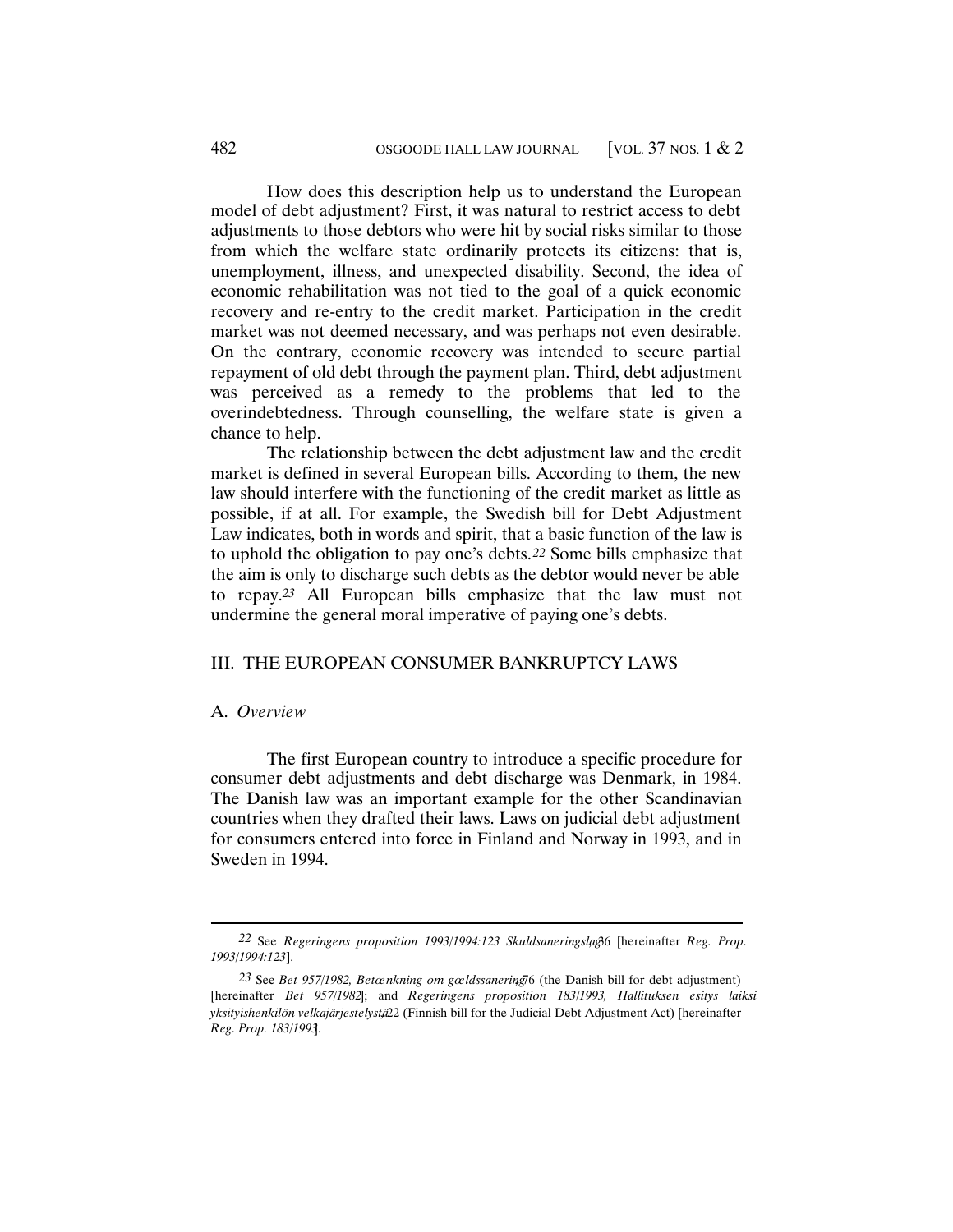The French law on prevention and regulation of individual and household overindebtedness was enacted in 1989, but its provisions on discharge are limited. The British Debt Administration Order, available to consumers, was substantially reformed and modernized in 1990. In Austria, legislation was adopted in 1994, and in the Netherlands in 1997.*24* The German insolvency reform Act was amended during its passage in the German Parliament to include a chapter on consumer insolvency. Although adopted in 1994, this Act did not come into force until 1999.

#### B. *Consumer Protection and Prevention in France*

Unlike other continental European countries, France first introduced bankruptcy discharge in business bankruptcy law as a part of a comprehensive insolvency law reform in 1985. Thus, when the French Act to prevent and regulate overindebtedness of individuals and families, known as *Loi Neierz*<sup>25</sup> was enacted in 1989, the problem of overindebted households was seen in the context of consumer protection. *Loi Neierz* does not, however, contain a discharge provision that comes anywhere near the Anglo-Saxon concept of discharge. Instead, the law provides a framework for rescheduling the payment of debts, and its discharge provisions apply only after a grace period.

Institutionally, the law created administrative commissions to administer the rescheduling of debts. The commissions consist of representatives of the Banque de France, local banks, consumer groups, and local governments. The debtor files a rescheduling application with the commission, which then makes extensive inquiries into the debtor's affairs, facilitates negotiations with the creditors, and sets up a plan for acceptance by the parties (*plan conventionel*). The commission's aim is to win the creditors' support and to avoid court proceedings.*26* If the plan is not accepted, the debtor may go to court. In that case, the commission

*<sup>24</sup>* The Dutch law was consolidated to the bankruptcy law in 1988; *Bankruptcy Act1998* (June 25) Stb 445; and *Bankruptcy of Natural Persons (Procedure) Act 1998* June 25) Stb 447.

*<sup>25</sup>* See *Loi 89-1010 relative à la prévention et au règlement des difficultès liées au surendettement des particuliers et des familles* in force 1 March 1990. In 1993, the provisions were incorporated in the Consumer Protection Act as articles L.331-1–L.333-8.

*<sup>26</sup>* The success of the rescheduling is measured as a proportion of the filings that led to acceptance of the *plan conventionel*. The acceptance rate increased from 45 per cent in 1990 to nearly 70 per cent in 1996: see *Rapport d'information*, *supra* note 21 at 9, 44.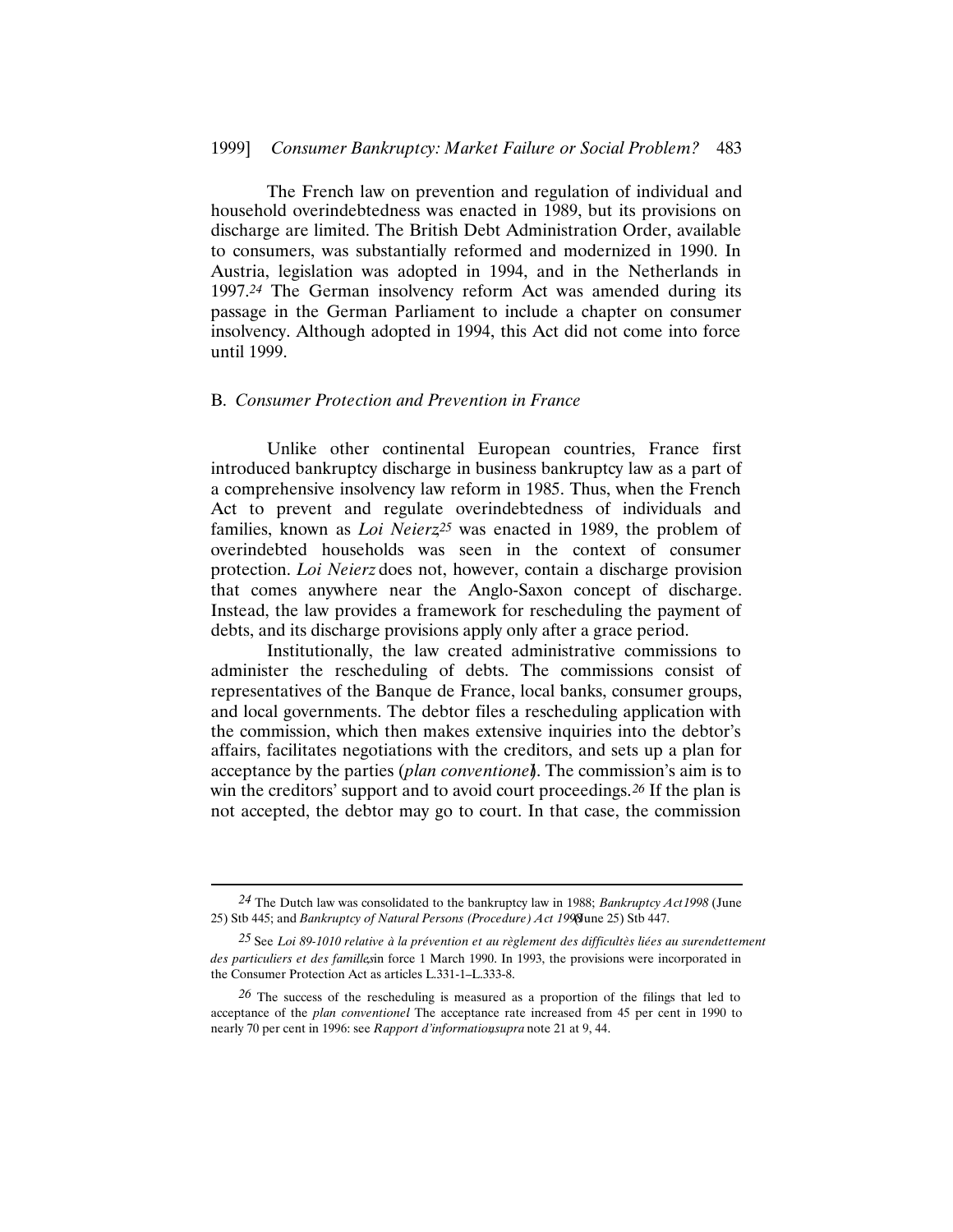proposes a plan to the court.*27* At any point in the proceedings, if the commission's negotiations are hampered by a creditor's execution measures, the court may order a stay.

Access to the rescheduling proceedings was originally intended to be open to all consumer debtors. However, fraud, the provision of incorrect information to creditors or the commission, and conduct prejudicial to the creditor's interests all exclude debtors from participating in the proceedings. The French Parliament also added a good faith test (*de bonne foi*). The interpretation of "good faith" was left to the commissions and the courts, and has been a major ground for the dismissal of applications.*28* Most applications, however, have been held admissible.*29*

The law enumerates the options that the commissions and the courts have at their disposal. The most important limitation on the court's power is that the capital of the debt may not be reduced. The only exception to this principle is that the court may, after a forced sale of a family home, discharge the remaining part of the debt.*30* With respect to other debts, the court has the power to grant an extension of time, adjust the interest rate, and order payments to be credited to capital before being credited to interest. Also, payment of a debt may be rescheduled for up to one-and-one-half times the original repayment period, or a maximum of five years. The average length of the plans has been nearly ten years.*31*

These provisions are not sufficient to help debtors who have no, or very little, capacity to pay. Several studies show that 25–40 per cent of debtors fall into this category.*32* Lack of payment capacity does not make a filing inadmissible, and so the Commissions have established the

*<sup>27</sup>* The procedures were slightly modified toward a three stage procedure by *Loi 95-125* (8 February 1995). If the Commission does not agree to present a plan, but recommends the dismissal of the application, the debtor may appeal to the court.

<sup>28</sup> Regarding the interpretation of *de bonne foi*, see G. Paisant, "Chroniques de législation et de jurisprudence francaises, Surendettement des particuliers" (1991) Rev. trim. dr. com. 446; and D. Desurvire, *Histoire de la banqueroute et faillite contemporait* Paris: L'Harmattan, 1992) at 169-70.

*<sup>29</sup>* About 90 per cent of the filings were found admissible: see *Rapport d'information*, *supra* note 21 at 35.

*<sup>30</sup>* About one-half of the cases had home mortgage debts, but the debt was reduced in only 10 per cent of the cases: see *ibid.* at 18, 38.

*<sup>31</sup>* The *plan conventionel*, accepted in the first stage of the procedure, has had an average duration of more than ten years (123 months). The plans confirmed by the court have been shorter (ninety months, or seven-and-one-half years): see *ibid.* at 39.

*<sup>32</sup>* See *ibid.* at 42.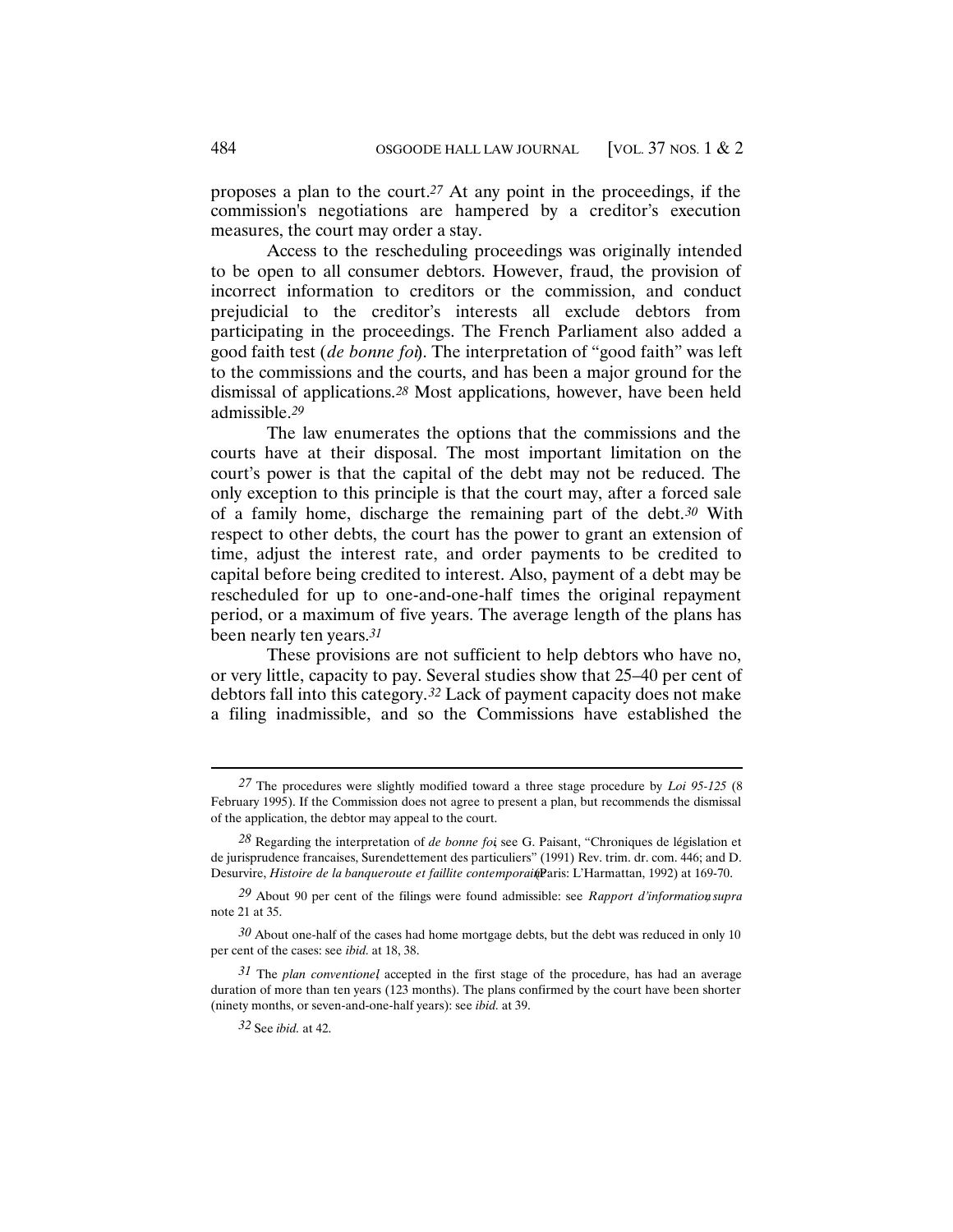practice of granting consecutive grace periods to indigent debtors.*33* Since their situation rarely changes during the moratorium period, cases kept coming back to the Commissions. As a result of the amendment of 1998,*34* a discharge is possible after a three year grace period for debtors with no payment capacity.

*Loi Neierz* is considered a success, and the number of filings reached 90,000 during the first ten months after it came into force in 1990. In the period between 1991 and 1994, filings levelled off at the rate of 68,000 per year.*35* The subsequent rise to 95,700 in 1997 is attributed to the practice of granting moratoria, which led to repeated applications by the same debtors.

#### C. *The German and Austrian Laws*

Debate over revision of the German bankruptcy law of 1877 went on for decades.*36* The discharge of debt was not a central theme in the reform discussions. The Insolvency Law Review Commission (1986) had business failures in mind when it proposed that composition agreements by insolvent debtors should be made easier.*37* Before the proposal went forward, restrictions on post-bankruptcy enforcement of pre-bankruptcy debts were adopted in an East German law enacted only six months before the unification in 1989.*38*

The final bill for the new Insolvency Law (*Insolvenzgesetz*), adopted by the unified Germany in 1991, included a detailed regulation

*<sup>33</sup>* The commissions granted a moratorium in 28 per cent of the cases; the courts did likewise in more than one-half of the cases: see *ibid.* at 44.

*<sup>34</sup>* See *Loi n. 98-657* (29 July 1998).

*<sup>35</sup>* See *Rapport d'information*, *supra* note 21 at 15.

*<sup>36</sup> Konkursgesetz von 1877* was replaced by *Insovenzordnung* 5.10.1994, which came into force 1 January 1999. For a discussion of this reform, see W. Uhlenbruck, ed., *Einhundert Jahre Konkursordnung 1877-1977* (Köln: Heyman, 1977).

*<sup>37</sup>* The reform discussions were concerned about the drastically decreased number of compositions. Compositions, both in and outside bankruptcy, were regulated by the *Vergleichverordnung* of 1932, and were almost nonexistent in bankruptcy in the 1980s: see C. Doehring, "Das Insolvenzgesehen in der Bundesrepublik Deutschland mit neueren statistischen Ergebnissen" (1989) 50 KTS 825 at 827. The Insolvency Law Review Commission tried to make composition-type agreements feasible as part of a bankruptcy proceeding: see *Kommission für Insolvenzrecht, Bundesministerium Justi* $\overline{E}$ rster Bericht 134-136 (1985); and Zweiter Bericht 150-163 (1986).

*<sup>38</sup>* This law, *Gesamtvollstreckungsordnung* 6.6.1990, was in force until 1999 in the territory of former East Germany: see G.-A. Lübchen & H.-G. Landfermann, "Das neue Insolvenzrecht der DDR" (1990) ZIP 829 at 837-38.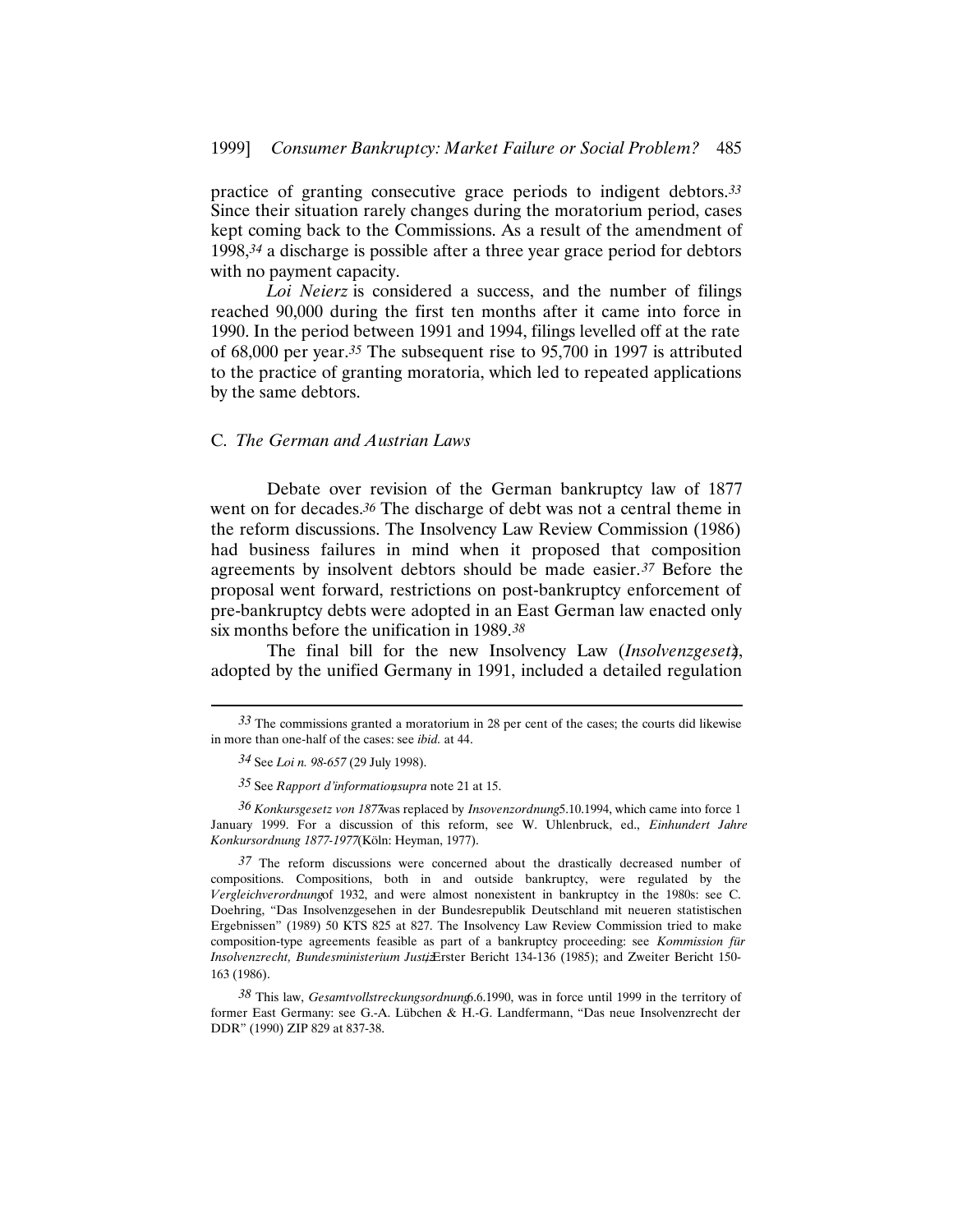of discharge and payment plan, but only for insolvent businesses.*39* Until then, the reform discussions had paid little attention to debt counselling practised by consumer and charitable organizations, churches, and unions. These organizations had been trying to persuade the politicians to allocate more funding for counselling, and to establish a separate debt rescheduling procedure for consumers.*40* During the parliamentary hearings on the Insolvency Act, the opposition Social Democratic Party made a proposal along these lines. The basic elements of that proposal were then incorporated in the Insolvency Act.

Consequently, the new Insolvency Act,*41* adopted in 1994, has a two-track discharge procedure. One track, the small debtor adjustment, is designed for consumers and individuals operating a small business. The other track is available to bankrupts as a means to end bankruptcy proceedings. The conditions of discharge are quite different in each proceeding.

The small debtor's primary obligation is to negotiate with his or her creditors before and during the proceedings. The first stage of the proceedings is called the "small process" (*Kleinverfahren*). The debt counsellors' new responsibility will be to guide these negotiations and report about them to the courts. The debtor is likely to need assistance, because he or she is required to attach a complete payment proposal to the application. The court confirms the plan if it is accepted by a majority of the creditors or if there is no creditor opposition.

The bankruptcy track (*Restschuldbefreiung*) follows different principles. Creditors' acceptance of the plan is not necessary. The discharge proceedings follow the normal bankruptcy course. Discharge may be denied because of economic crime, other fraud, or conduct injurious to creditors' interests. Access to the proceedings, however, only confers the right to start a payment plan. The duration of the payment plan is seven years, and there are no exceptions. The payment obligations under the plan correspond to the garnishment provisions, and leave the debtor with only enough money to live at a basic subsistence level. During the three last years of the plan the payment

*<sup>39</sup>* See *Diskussionsentwurf. Gesezt zur Reform des Insolvenzrechts. Allgemeine Begründung 27 (1988)* [hereinafter *Diskussionsentwurf*]; and *Regierungsentwurf einer neuen Insolvenzordnung vom 21.11.1991* (Deutscher Bundestag Drucksache 1262443, 15.4.1992) at 81 (the German bill to revise the insolvency law) [hereinafter *Regierungsentwurf*].

*<sup>40</sup>* See *Institut für Finanzdienstleistungen und Verbraucherschutz im Auftrag der Bundesarbeitsgemeinschaft der Freien Wohlfartspflege e V. und der Arbeitsgemeinschaft der Verbraucherverbände e. V, Gutachten zum Entwurf des Verbraucherkonkurs* (1990) [hereinafter *Gutachten*].

*<sup>41</sup>* See *Insolvenzordnung* 5.10.1994, Bundesgesetzblatt Teil I, 2866. In force 1 January 1999.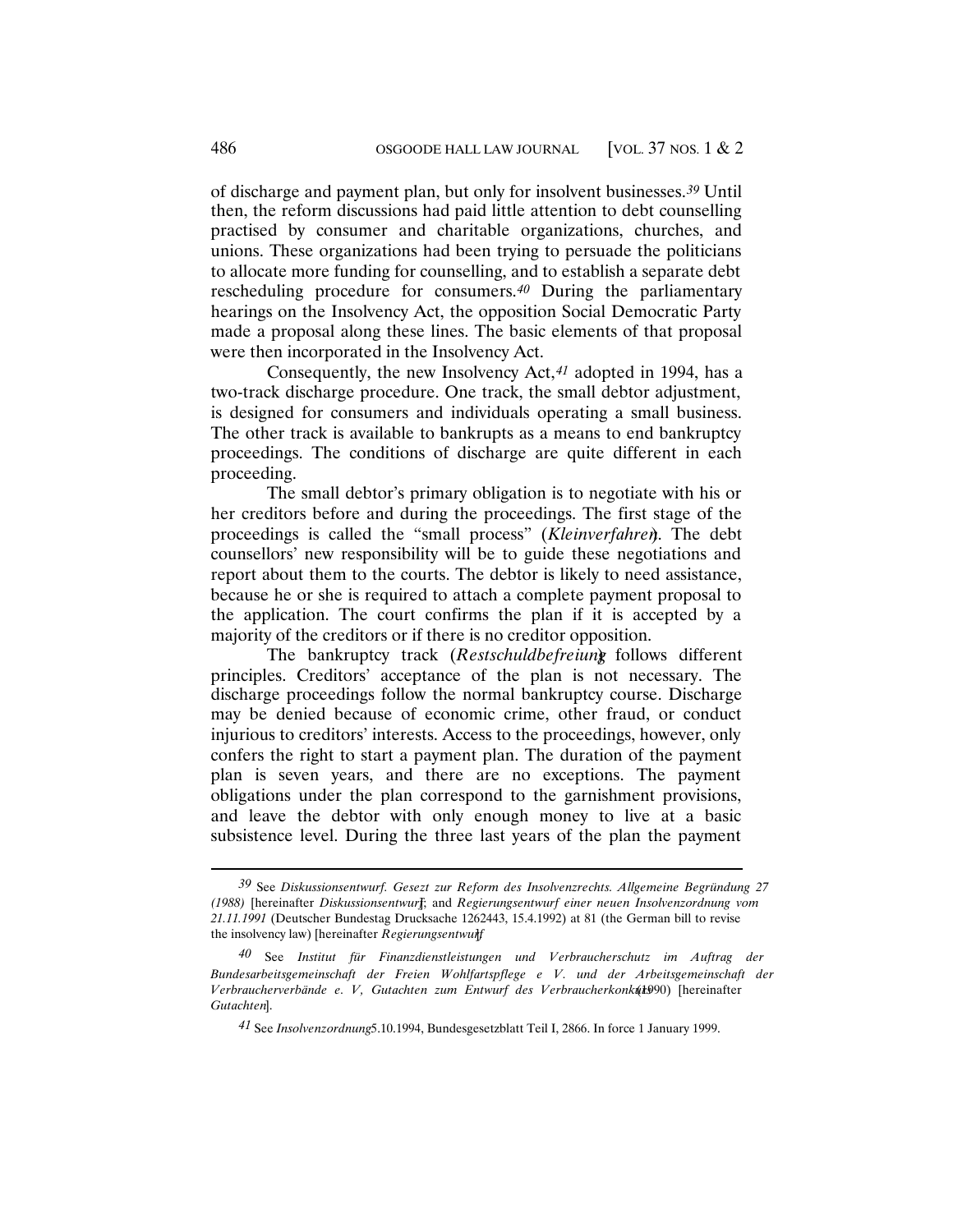obligations are reduced. The debtor is under the surveillance of the trustee and creditors during the plan, not only regarding his or her repayment behaviour, but also with respect to his or her obligation to find employment and to keep working. In the discharge hearing upon the completion of the plan creditors can still oppose the discharge if the debtor has not fulfilled the plan obligations.

Critics objected that the bankruptcy track was too harsh.*42* The creation of separate proceedings for small debtors provides a partial answer to this critique. These proceedings, however, leave the small debtor at the mercy of creditors. If the creditors do not accept the proposal, the debtor may file for bankruptcy. It is unlikely that the creditors would accept a more lenient plan than the bankruptcy option provides for.

In Austria, a consumer debt adjustment regime was introduced in 1993 with an amendment to the bankruptcy law.*43* As a result, the provisions for a composition in bankruptcy were relaxed for private debtors and a five-year plan with a minimum requirement of 30 per cent repayment becomes binding if it is accepted by a three-quarters majority of creditors.

A specific debt adjustment procedure was also introduced.*44* The debtor may file for a debt adjustment at the same time as the bankruptcy filing, but the adjustment proceeding only starts after the composition plan that the debtor presented has been rejected. Pre-bankruptcy negotiations are not strictly mandatory, but, to obtain a waiver of the bankruptcy fee, the debtor must present a certificate that pre-bankruptcy negotiations have taken place with the creditors.

After the debtor has negotiated twice with the creditors, the court determines the special conditions of the adjustment. The debtor cannot make use of the adjustment regime in cases of fraud or other conduct injurious to the creditors, where an adjustment procedure occurred within the last twenty years, or where the debtor incurred unreasonable debts during the last three years.

*<sup>42</sup>* See a comment by a group of bankruptcy lawyers, Gravenbrucher Kreis, "Grosse Insolvenzrechtsreform gescheitert" (1990) ZIP 476 at 478; see also *Gutachten*, *supra* note 40 at 82; U. Reifner, "Grundsätze zur Bewertung des Verbraucherkonkurses" in *Verbraucher und Recht* (1990) 132; and, from a banking perspective, F.J. Scholz, "Insolvenzverfahren für Verbraucher aus der Sichtes Bankenfachverbandes (BKG)" in *Insolvenzverfahren für Verbraucher - mit oder ohne Restschuldbefreiung* (BKG ed. 1988) 23 at 27.

*<sup>43</sup>* See *Konkursordnungsnovelle* 1993 (BGBl 974). In force 1 January 1995.

*<sup>44</sup>* See *Abschöpfungsverfahren mit Restschulbefreiung, Konkursordnung* § 199-216.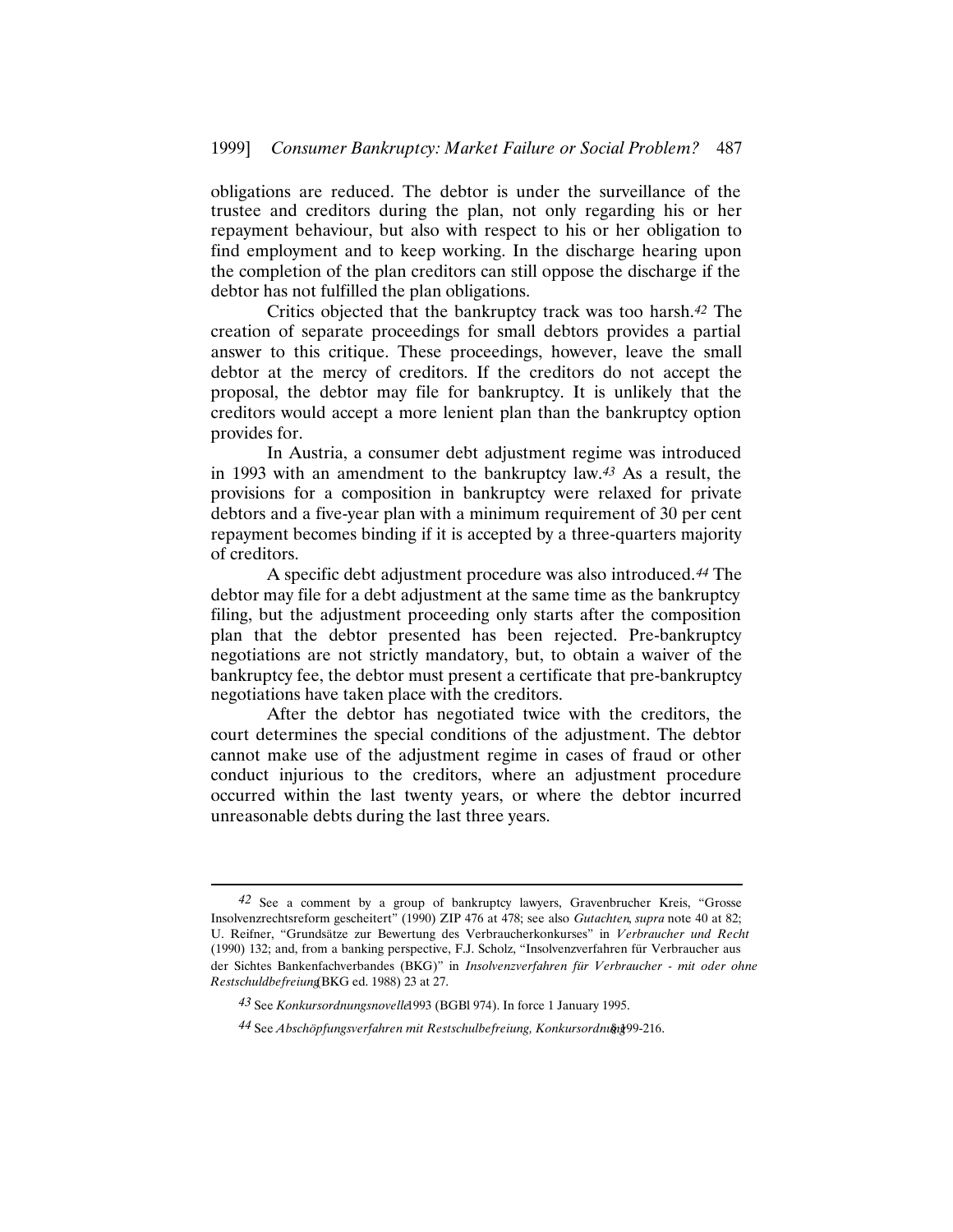The plan runs for seven years and is equivalent to a wage garnishment. The debtor may apply for a discharge after three years have elapsed and if 50 per cent of the total debt has been paid; after seven years with a 10 per cent minimum repayment; or on the basis of special hardship after ten years.*45* Payments are administered by a trustee, and the debtor is under the surveillance of the trustee and the creditors regarding his or her employment, domicile, and other circumstances.

# D. *The Unknown Path Breaker: Danish Debt Arrangement Act of 1984*

The Danish bankruptcy law was amended in 1984 to include debt adjustments for consumers.*46* The Debt Arrangement Act was endorsed by all parties in the Danish legislature, and still enjoys great popularity. Unfortunately, no extensive empirical research about it exists.*47* Even the Act itself was not widely known outside the country before the beginning of the 1990s, when delegations from other Scandinavian countries started to tour Denmark.

The Danish preparatory committee discussed the meagre prospects of an overindebted debtor and examined the collection efforts by the creditors.*48* Its conclusion was that the discharge of "hopeless" debts would cause no remarkable loss to any party. In the committee's view, society would benefit from a discharge in various ways. In addition to the advantages to the debtor and his or her family, the debtor's economic recovery and increased motivation to work could benefit society through savings in social security and increase in tax flow. Even creditors might save futile enforcement costs and would benefit from their share of the payment plan.

The crucial question, then, was how to spot the "hopeless" debt for discharge. The Danish Act leaves the discretion largely to the courts. The preconditions of the arrangement, according to the Act, are the debtor's insolvency and overall circumstances. The insolvency requirement is usually met if the debtor has total debts of at least

*<sup>45</sup>* See F. Mohr, *Das Privatkonkurs* (Wein: Manz, 1994) at 65-69.

*<sup>46</sup>* The amendment of the Danish Bankruptcy Code, *Konkurslov* (part IV, *Gœldsanering* S. 197-237) came into force 1 July 1984 [hereinafter *Konkurslov*].

*<sup>47</sup>* For an overview in English, see P. Møgelvang-Hansen, "Adjustment of Hopeless Debt" (Third European Conference on Overindebtedness, Birmingham, 4-5 December 1992) in *Consumer Debt in Europe—The Birmingham Declaratiof* Birmingham: Birmingham Settlement, 1993) at 85.

*<sup>48</sup>* See *Bet 957/1982*, *supra* note 23.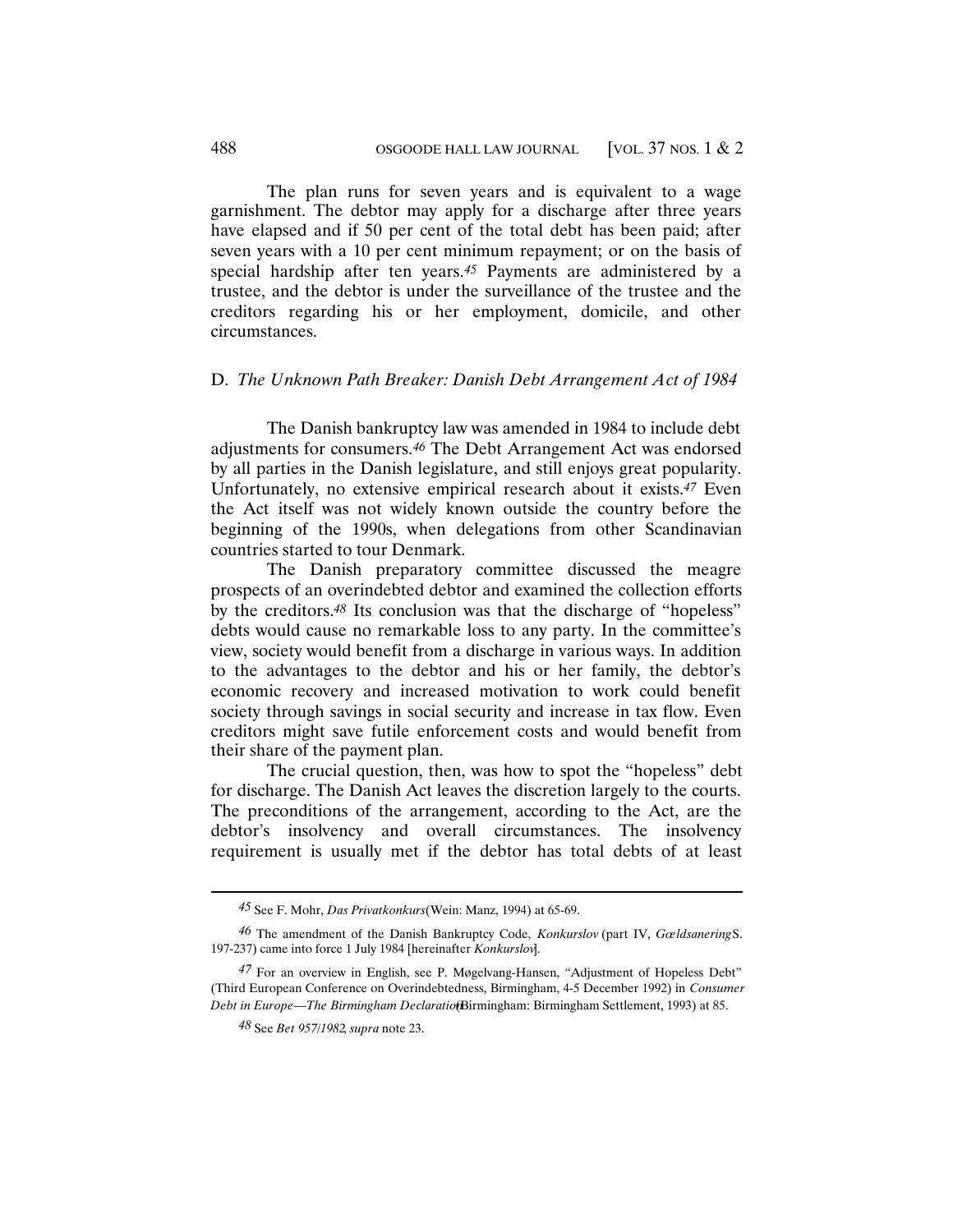250,000 Danish crowns (US\$40,000) if employed, or 100,000 crowns (US\$15,000) if unemployed or retired. Also, the court has to take into consideration

> whether the overall circumstances of the debtor speak in favour of the arrangement, such as the debtor's interest in the arrangement, the age of the debts, the origin of the debts, the debtor's circumstances when the debts were incurred, the repayment history of the debts, and the debtor's circumstances while the application is pending.*49*

These general terms have been elaborated in court practice to reflect Danish public policy goals. In court practice, the debt adjustment is denied if the debtor is likely to incur new debts; if he or she is expecting to inherit money in the near future; if the debts are of recent origin or derive from criminal acts, speculative businesses, or extravagant consumption; or if the debtor has systematically neglected to pay taxes or to pay alimony. The discharge is to be denied if the debtor does not honestly disclose his or her affairs and does not comply with other orders of the court.*50*

The debtor takes the initiative in proposing a payment plan. If the debtor is unemployed or retired, a straight discharge is possible. The Danish legislature envisaged that a zero-payment plan would be exceptional, but the practice has been more liberal. The duration of the plan is usually five years, and longer for student loans. All unsecured creditors are on the same footing. The few priorities acknowledged in the Danish bankruptcy law do not apply to consumer debt arrangements.

The debtor is required to pay the debts from that part of his or her income that exceeds the necessary costs of living for the debtor's family. The essential living costs are determined on the same basis as the minimum social security payable by the state. Secured debts are outside the adjustment. The debtor is sometimes allowed to keep the family home and to make the mortgage payments during the plan, but the payments may not exceed reasonable alternative housing costs.

Even though the debt arrangement is regulated in Danish bankruptcy law, the debt adjustment is a separate procedure. The debtor files in the court of first instance. The judge examines the debtor's application and personal circumstances in detail before deciding on the admissibility of the application. Because most applications are turned down at this stage (between 1986 and 1989, nearly 80 per cent of the

*<sup>49</sup> Konkurslov*, *supra* note 46, s. 199.

*<sup>50</sup>* The appellate court practice is described in detail in L. Hindborg, *Gœldsanering* (Copenhagen: Jurist-og Økonomforbundet, 1991); and G.D. Jensen, *Gaeldssanering* (Copenhagen: Jurist-og Økonomforbundet, 1993).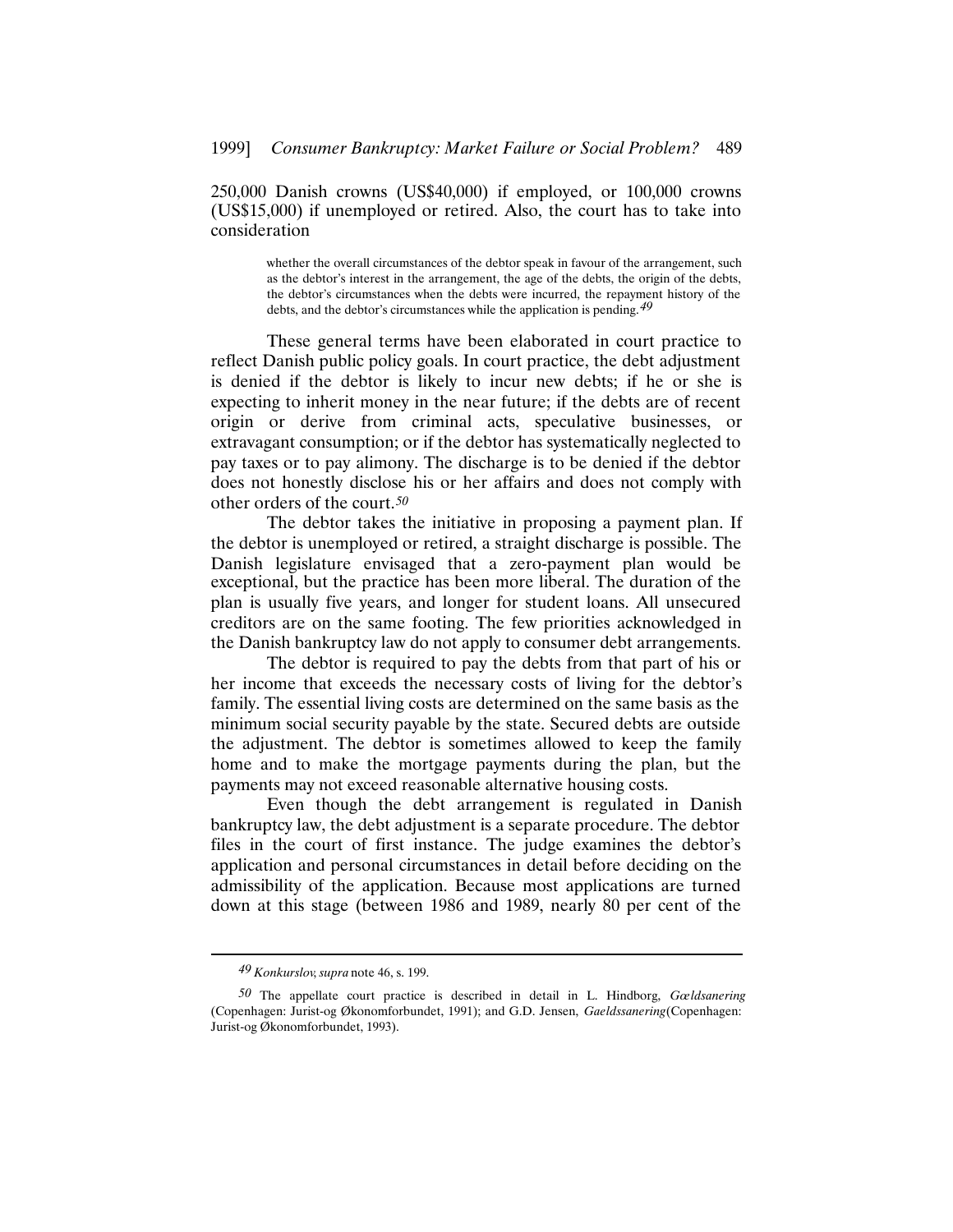applications were denied in the first instance court of Copenhagen), this is also the most important step in the process.

If a case is declared admissible, it is administered by a trustee who is a private attorney. The costs are paid by the state. The trustee's obligations include a detailed investigation of the debtor's circumstances and the preparation of the plan. The creditors are heard, but the court is not bound by their opinion. The plan confirmed by the court discharges any part of the debt that is not included in the plan.

It was estimated that 10,000 applications would be filed each year, but less than half this number were filed in the 1980s. However, the filings increased in the 1990s and reached 8,000 in 1991. Filings have fluctuated between 6,000 and 8,000 during the 1990s.*51* The success rate of applications was remarkably low in the 1980s, only about 25 per cent. The rate has since risen, but the majority of applications are still dismissed. Looking at the appellate court practice, the applications of seriously overindebted individuals are dismissed in some circumstances, such as unemployment or other severe economic hardship.*52* Also, serious debt problems remain outside the ambit of the adjustment program.*53*

# E. *Finnish Debt Adjustment Legislation as a Response to a Deep Debt Crisis*

In Finland, the deregulation of the credit market took place more quickly than in many other West European countries. Also, the recession in the early 1990s was deepened by the decline in trade after the collapse of the Soviet Union. The recession led to a larger increase in unemployment and bankruptcy filings than in many other countries. The drafting and enactment of the consumer debt adjustment legislation can be seen as part of a national crisis management effort. The legislation was drafted quickly because the Finnish Parliament was convinced of the need for it, and the law was passed unanimously. The need for the law was questioned only once, most dramatically by the

*<sup>51</sup>* See *Statistiske efterretninger: Social Sikring og Tersvæsen 1995:8, 1998:11* .

<sup>52</sup> See J. Niemi-Kiesilänen, *Luonnollisen henkilön velkavastuu insolvenssioikeudess*(Helsinki: Finnish Lawyers' Association, 1995) (Liability for Debt in Insolvency Law) at 509 [hereinafter *Luonnollisen henkilön*].

*<sup>53</sup>* Some critical opinions about the high dismissal rate have been voiced: see H.H.H. Andrup & J. Meyhof, "Gaeldssanering pa afveje" (1986) Ugeskrift for Retsvœsen 215; M. Munch, *Konkursloven af 1977 med kommentarer* (1988) 771; and Møgelvang-Hansen, *supra* note 47 at 90-91.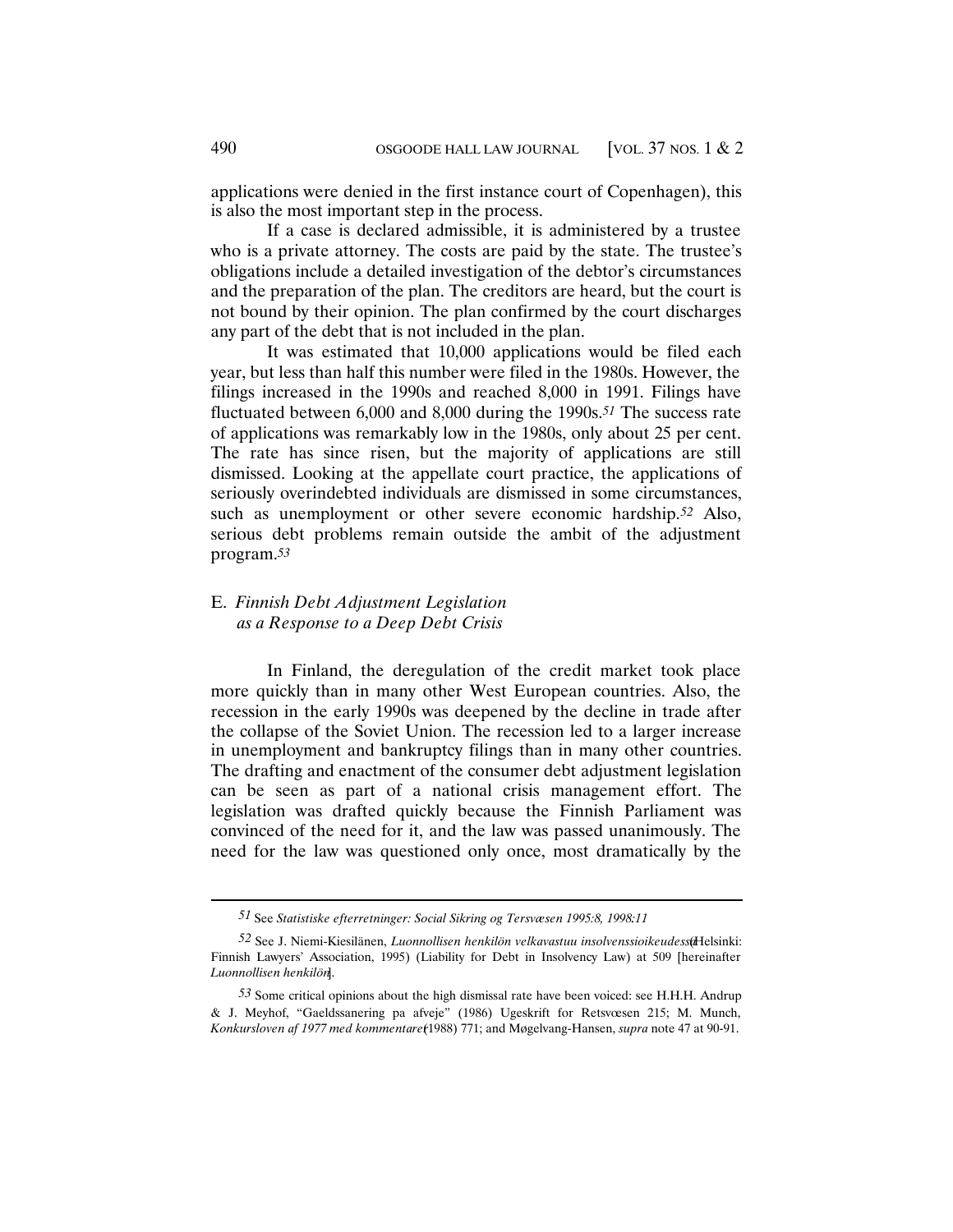president of the Finnish Republic. He delayed signing the law by a couple of weeks while considering its necessity. The Law on Consumer Debt Adjustment*54* came into effect on 8 February 1993.

The Finnish law provides for a traditional judicial bankruptcy procedure in the court of first instance; written and oral submissions from creditors; a judge charged with making decisions in response to motions from both sides; a trustee to administer the procedure; and finally the confirmation of a plan.

The law requires the debtor to propose a voluntary payment agreement to the creditors before making an application to the court. State funding for counselling has been available as an employment program for "downsized" bank clerks and social workers. Four-fifths of debtors receive counselling before they file in court.*55* In practice, the counsellor helps the debtor to negotiate with the creditors and to prepare documents for court filing. Little time is devoted to economic planning and the development of budgeting skills.

The access to debt adjustment was designed to take into account the structural reasons for a debt crisis. An insolvent debtor should show an acceptable reason for his or her insolvency, such as unemployment, illness, layoff, or business bankruptcy. Filings that are contrary to the moral imperative to pay debts are excluded, such as filings by debtors convicted or suspected of economic crimes, those who have participated in a speculative business, acted against the interests of the creditors, or worsened their economic position by voidable transactions. For example, a number of debtors who invested borrowed money in land and securities in the late 1980s had their cases dismissed because of the exclusion of speculative business debts from the law.*56* There is also a bar to a second adjustment. Unlike the American six-year bar, this bar has no limitation. All exclusion clauses, including the bar to repeat debtors, are subject to review by the court.

The most important exclusion concerns reckless borrowing or "reasonable grounds to believe that the debtor has run into debt in an irresponsible way or with a debt arrangement procedure in mind."*57* More specifically, the debtor's borrowing is judged by his or her

*<sup>54</sup> Laki yksityishenkilön velkajärjestelystä* (Consumer Debt Adjustment) (25.1.1993/57).

*<sup>55</sup>* See V. Muttilainen, *Velkajärjestelyn kustannukset* (Helsinki: National Research Institute of Legal Policy, 1995).

*<sup>56</sup>* See Supreme Court KKO 1995:22. The appellate court practice was unequivocal: see *Luonnollisen henkilön*, *supra* note 52 at 194.

*<sup>57</sup>* See *Laki yksityishenkilön velkajärjestelystä*, *supra* note 54, s. 10 para. 7.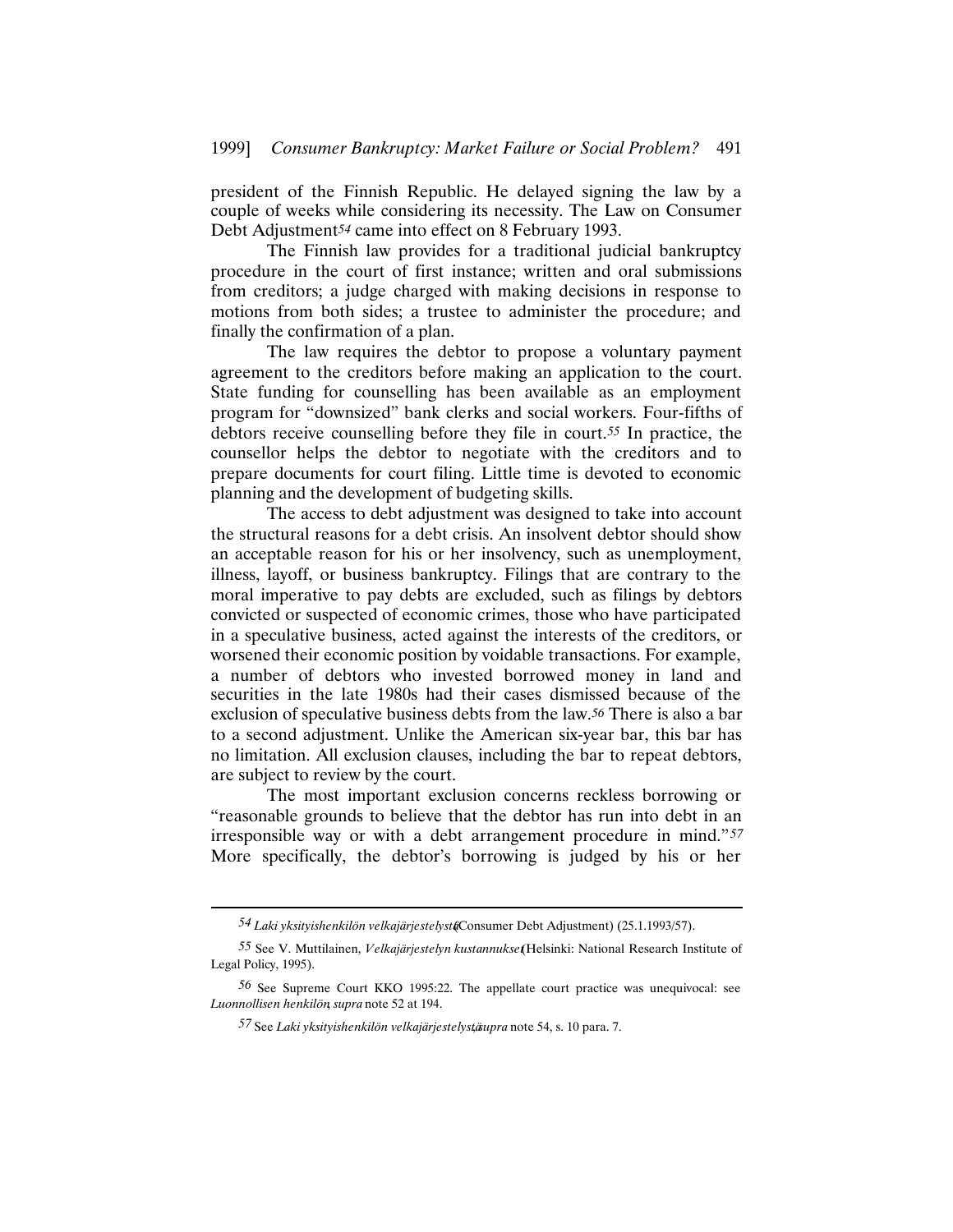prudence in handling finances, the source of the debts, and the circumstances under which they were incurred. A considerable amount of case law has evolved around this provision. The bulk of the case law concerns consumer households with heavy credit card debt, or which have guaranteed another person's loan. The case law has developed a *bona fide* test looking to see whether the debtor knew or should have known that he or she would not be able to pay debts when they became due. If the test were applied strictly, a substantial number of debtors who guaranteed business or housing debts of their family members or significant others would be excluded. However, the Finnish Supreme Court changed the practice in a decision giving weight to the relationship between the primary debtor and the guarantor, the purpose of the debt, and other circumstances of the case.*58* Cases involving a large volume of debts or numerous credit card debts have been dismissed.

The plan is drafted by a trustee appointed by the court and paid for by the state. The creditors are then heard, but the court is not bound by the creditors' acceptance of the plan. The maximum duration of the plan is five years. The plan may exceed five years if the debtor is allowed to keep a privately-owned home and to pay off the mortgage debt during the plan. The mortgage debt payments*59* may be extended for a period longer than five years and the interest rate may be modified.

The Finnish law was part of a national strategy of recovery from the economic misfortunes at the beginning of the 1990s, and has been quite successful. During the four-year period between 1993 and 1996, 33,000 plans were confirmed, and only 15 per cent of the filings were dismissed. The law has been criticized on two grounds. Creditors have complained that the plans yielded payments that were too low. The administrators complained that too many plans had to be changed because of changes in the debtor's circumstances. The law was reformed in early 1997 to exclude temporarily unemployed debtors.*60*

*<sup>58</sup>* See Supreme Court KKO 1995:158. The guarantee was given by parents on their children's business and housing loans, all of them being in the work force at the time: see, further, J. Niemi-Kiesiläinen, "Kvinnoperspektiv på skuldsanering" (1996) 75 Retfœrd 35 [hereinafter "Kvinnoperspektiv på skuldsanering"].

*<sup>59</sup>* The debt is considered secured up to the value of the security when the procedure is initiated.

*<sup>60</sup>* See Law 22.2.1997/63. *Regeringens proposition 180/1996, Hallituksen esitys laiksi yksityishenkilön velkajärjestelystä annetun lain muuttamisesta* (Bill for the Amendment of the Judicial Debt Adjustment Act).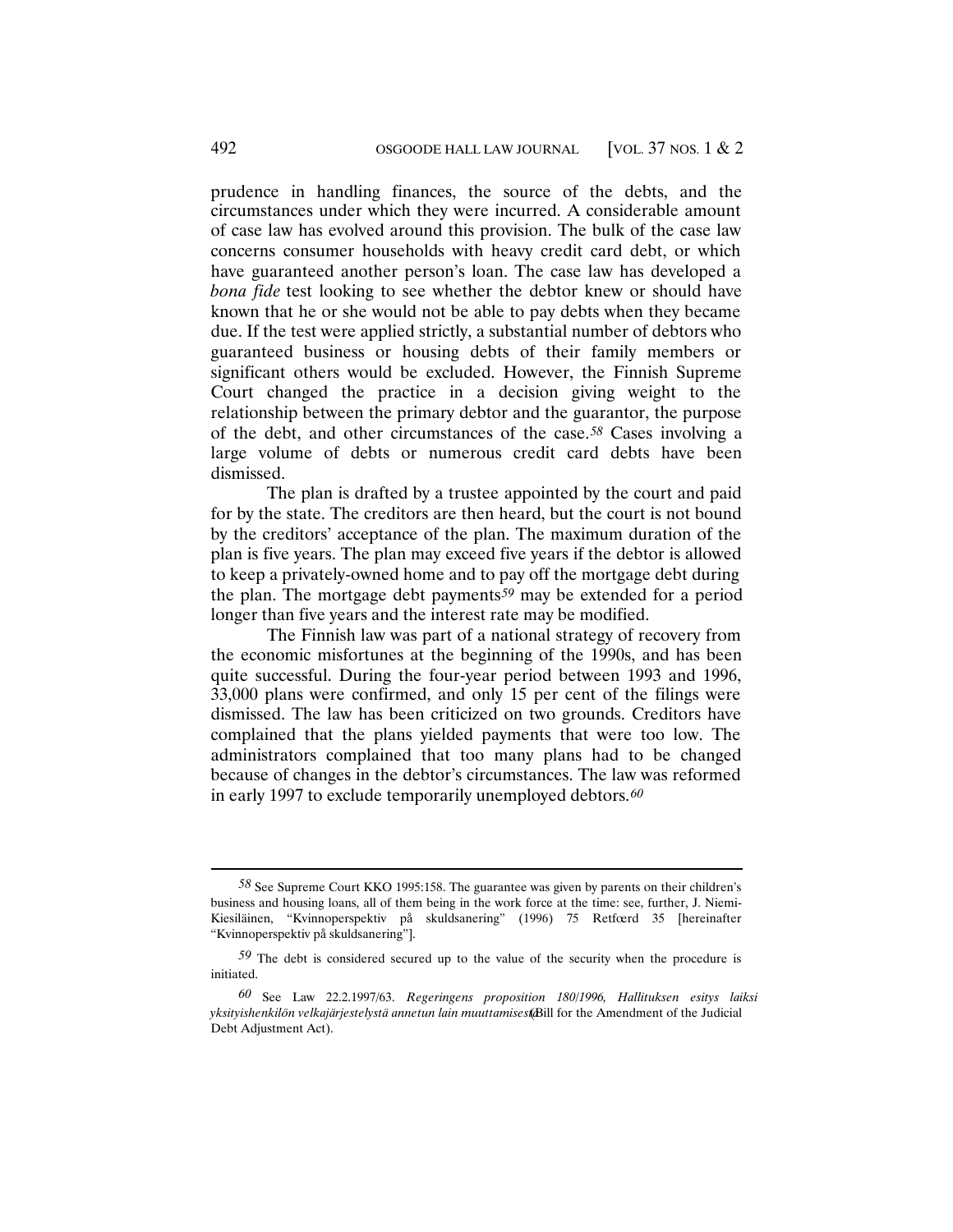## F. *Conflict Between the Welfare State and Insolvency Models in Norway*

The Norwegian legislative drafting process represents a shift from a welfare state model of debt adjustment to an insolvency model. These two concepts were defined in the report of the preparatory committee, which presented two drafts of a consumer debt adjustment law in 1991.*61* The majority presented what they described as a welfare state model. They emphasized that the law should prevent serious debt problems, especially in cases of illness and unemployment, and that mortgage liabilities should be included in the debt adjustment. They therefore proposed open access to adjustment, a grace period, and institutional negotiations between the debtor and the creditors before an application could be made to the court.

The minority member of the committee, who was a private attorney, presented a proposal that resembled the Danish Debt Arrangement Act, and called it an insolvency model. The government compromised between the two proposals. The grace period and the open access to debt adjustment were deleted, but the pre-trial procedure was maintained. The Law on Voluntary and Compulsory Debt Adjustment for Individuals was enacted on 17 July 1992, and became effective 1 January 1993.*62*

Access to debt adjustment is regulated broadly. The debtor has to be permanently insolvent. An overall evaluation of the debtor's situation takes place, but is guided only vaguely by the law. The adjustment may not be accepted if it is *støtande*, that is, against the general moral obligation to pay one's debts. Experience to date suggests that this bar will be interpreted narrowly.

The debtor files with the enforcement official who is responsible for compiling the information about debtors. The enforcement official forwards the application to the court, which will order a stay of proceedings against the debtor. During the three-month stay, the debtor is expected to present a plan, the enforcement official meets with the creditors and, if none of them objects, confirms the plan. The enforcement official may appoint an advisor to the debtor. Several new

*<sup>61</sup>* See *NOU 1991:16 Gjeldsordning for personer med betalingsvansker* .

*<sup>62</sup> Lov av 17. July 1992 om frivillig og tvungen gjeldsordning for privatpersoner (Gjeldsordningloven)*.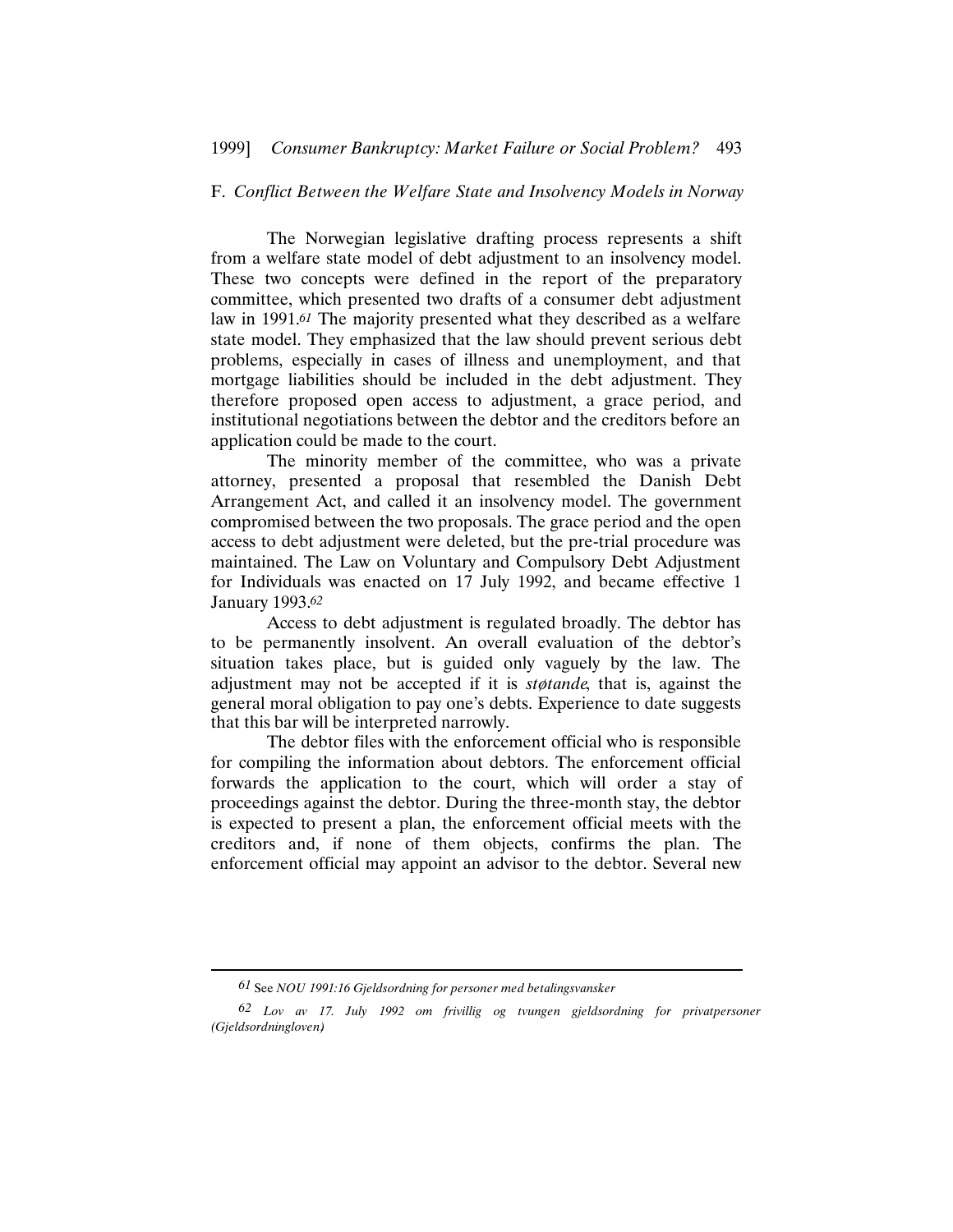jobs were created in the consumer advice offices when the law came into force.*63*

The number of uncontested debt settlements has been disappointingly small. Because the creditors objected, most cases had to be heard by a judge,*64* who can confirm a plan despite the creditors' objections. The plan's duration is five years, but it may be extended by the court.

Because four-fifths of Norwegians live in their own homes, and housing loans are an important reason for overindebtedness, mortgages are included in the debt adjustment. According to the law, the debtor is obliged to sell his or her home only if it is in the best interest of the creditors *and* the house exceeds the reasonable needs of the debtor's household.<sup>65</sup> Consequently, most debtors can keep their homes in adjustment proceedings.*66* The interest of the secured creditor is protected by requiring the debtor to pay the secured debt up to the value of the house plus 10 per cent in full. The secured creditor must, however, contend with interest payments during the plan. Down payments on the principal of secured debt start when the plan is over.

The number of debt adjustments has been modest. During the first four years, an average of fewer than 1,500 plans a year were confirmed.*67* The enforcement officials did an effective pre-screening job. During the first year of operation (1993), more than 22,000 debtors contacted the enforcement officials, either personally, by phone, or in writing, but only 4,400 filed for debt adjustment with the enforcement official. During the first six months, 44 per cent of registered contacts resulted in dismissal by the authority, withdrawal of the petition by the debtor, or a decision by the debtor not to file at all.*68*

*<sup>63</sup> Ot. prp. nr. 81 (1991-92), Om lov om frivillig og tvungen gjeldsordning for privatpersoner (gjeldsordningsloven)* at 18 (the Norwegian bill for the Debt Adjustment Law) [hereinafter *Ot. prp. nr. 81 (1991-92)*].

*<sup>64</sup>* See E. Rokhaug, "Insolvency Legislation: National Experiences" in Helesuo, ed., *supra* note 17, 105 at 107.

*<sup>65</sup>* During the Parliamentary hearings, the minimum needs were replaced by reasonable needs: see *Ot. prp. nr. 81 (1991-92)*, *supra* note 63 at 63, 135.

*<sup>66</sup>* It is reported that up to 90 per cent of applicants are allowed to keep their homes: see Rokhaug, *supra* note 64 at 107; and H.P. Graver, *Gjeldsordningsloven med kommentare*(Oslo: Tano A.S., 1996) at 115-16.

*<sup>67</sup>* Up to March 1998, 8,000 plans were confirmed: Minister Svarstad Haugland 19 March 1998, in answering a parliamentary question.

*<sup>68</sup>* See C. Poppe, *Gjeldsordningslovens forste leveår, En evaluering av lovens konsekvenser for namsmenn, kreditorer og skyldner* (Statens institutt for forbruksforskning Rep. no. 1, 1994) at 109-10, 240-41.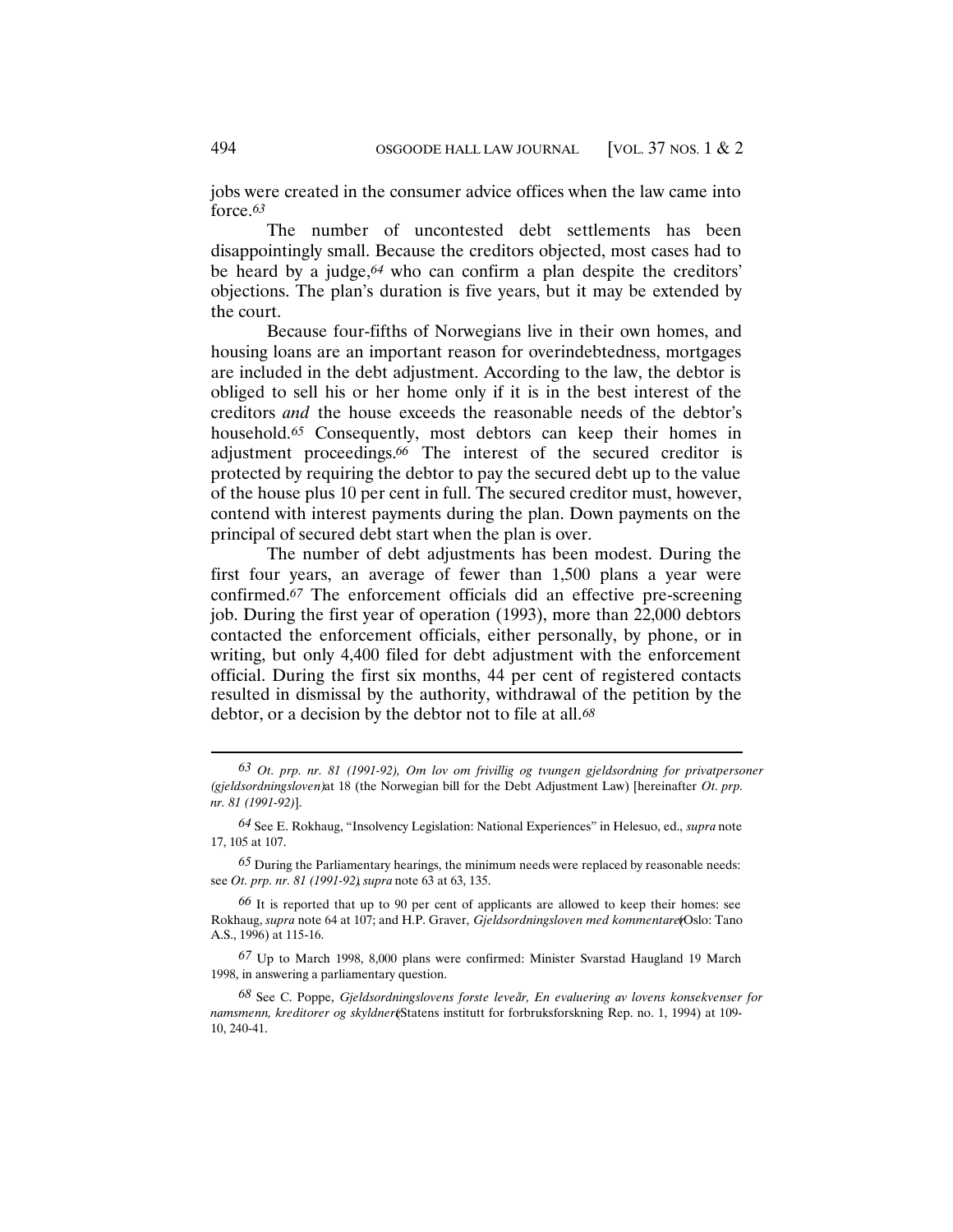# G. *Only Limited Access in Sweden*

Surprisingly, Sweden was the last Scandinavian country to introduce debt adjustment legislation. This may have been because Sweden had a conservative government (but so did Finland) or is more prosperous than other countries (although Norway is more prosperous). Another explanation may be that Sweden had a more active employment policy and a stronger social security cushion.

The Swedes started the preparatory work well in advance and the committee's report was published in 1990.*69* However, the law was only given legislative approval in 1994 and came into force 1 July 1994.*70* The delay was due to the opposition within the government. The Minister of Justice herself opposed the bill, but political pressures finally forced her to bring it forward.

Access to the debt adjustment program is very narrow. The Swedish law resembles the Danish law in the narrowness of access and resembles the Norwegian law in its bureaucratic framework. The bill emphasized that debt adjustment was to be seen as a benefit and not as a legal right. For example, the bill avoided the judicial review of debt adjustment by stating that since the debtor does not have a legal claim to adjustment, he or she therefore does not risk having a right infringed upon if the adjustment is denied.*71* Also, a broad formulation of the preconditions to access was justified by the uniqueness of each case,*72* requiring a wide discretion by those applying the law.

The policy of granting a discharge only in extremely difficult situations is evident in practice. Some enforcement agencies have set a minimum requirement of at least 200,000 Swedish crowns (US\$25,000) in total debts.*73* The courts consider the total debt picture, the age of the debts, the debtor's age, income, and how the debts were incurred. The

*<sup>69</sup>* See SOU 1990:74. *Skuldsaneringslag*.

*<sup>70</sup>* See *Skuldsaneringslagen* 1994:334.

*<sup>71</sup>* See *Reg. Prop. 1993/1994:123*, *supra* note 22 at 154. Whether this view is consistent with the procedural safeguards provided by Article 6 of the *European Convention for the Protection of Human Rights and Fundamental Freedoms*, 4 November 1950, 213 U.N.T.S. 221, to which Sweden, like other Scandinavian countries, is a party, is questionable. According to the debt adjustment law, however, the debtor may bring a claim before the district court if the filing is dismissed by the debt enforcement agency. Therefore, the regulation as such satisfies the requirements of Article 6 of the Convention.

*<sup>72</sup>* See *Reg. Prop. 1993/1994:123*, *supra* note 22 at 95.

<sup>73</sup> See *Utvärdering av skuldsaneringslagen, Konsumentverka*b95/1996:34 at 18 [hereinafter *Utvärdering 1995/1996:34*].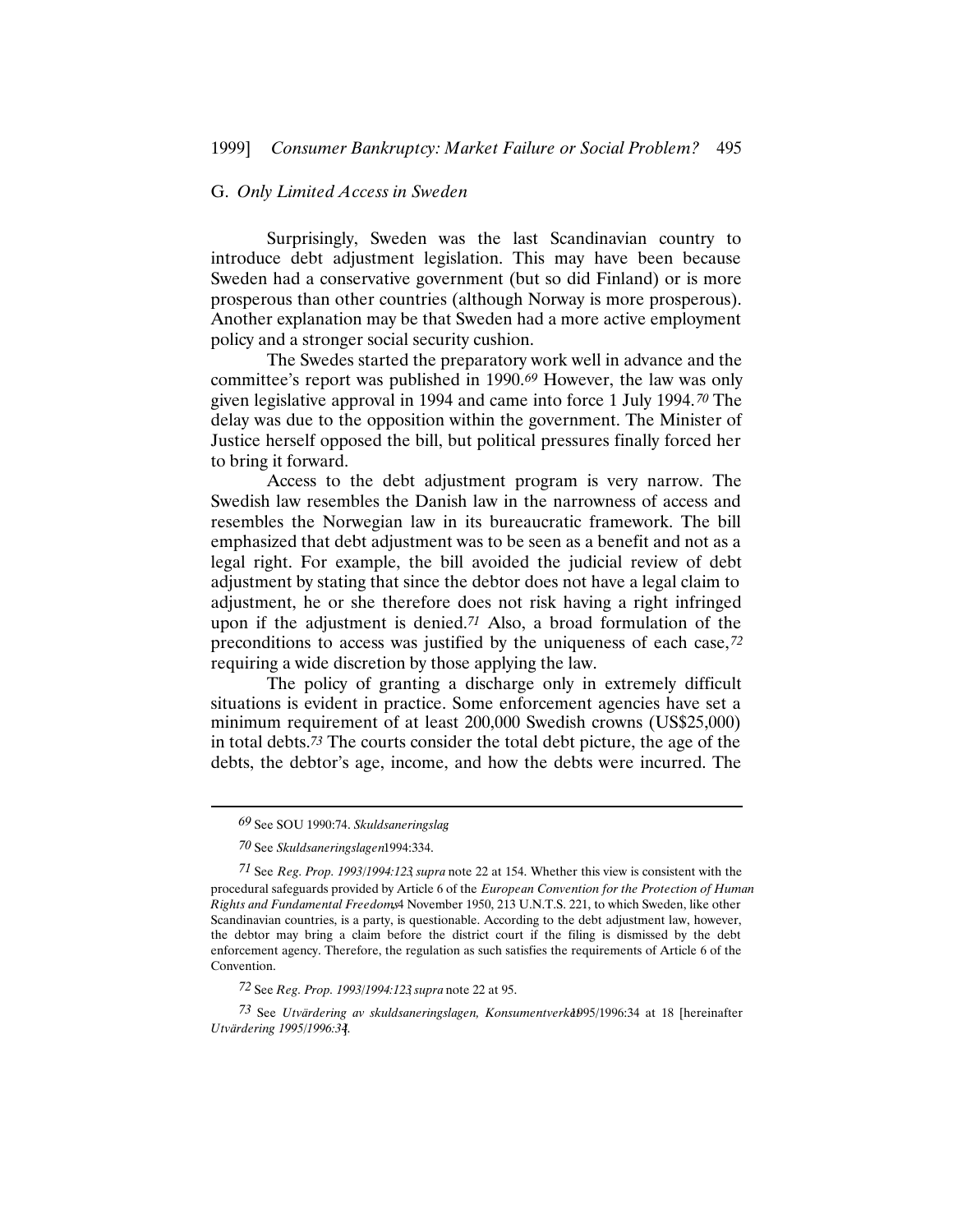discretionary, non-legal nature of debt adjustment is best illustrated by cases concerning the debtor's diligence in paying the debts. If the debtor has recent debts, is young and unemployed, has not actively and diligently tried to reach a voluntary payment plan with the creditors, and has not sold property such as a house, condominium, or car,*74* the case will be dismissed.*75*

More than anything, the debtor's conformity with the rules is tested by the cumbersome proceedings. The procedure has three tiers consisting of debt counselling, filing and plan negotiations under the supervision of the debt enforcement official, and the court hearing. The debt counselling is not mandatory, but the debtor is required to submit a voluntary payment plan to his or her creditors before filing. In practice, most debtors need the advice of debt counsellors. The formal application is filed with the enforcement official, who helps the debtor to prepare the plan, submits it to creditors for consideration, and, if it is unopposed, confirms the plan. Either the debtor or a creditor can submit the enforcement official's decision to the court.

The layered proceeding has functioned as an effective gatekeeper. During 1995, the first complete year the law was in operation, 38,000 households contacted the debt counselling services.*76* Only 8,000 of them were classified as debt adjustment clients.*77* Nearly one-half of them (3,800) reached a voluntary agreement with their creditors.*78* The number of filings for debt adjustment with the enforcement agencies was 4,400 in 1995; 5,200 in 1996; and 3,600 in 1997.*79* In 1995, the debt enforcement officials dismissed more than onehalf of the applications, and confirmed less than 300 final plans in

*<sup>74</sup>* The mortgage debt cannot be adjusted. The law is unclear as to when the debtor may keep a privately-owned home in debt adjustment. Because Sweden, unlike Norway and Finland, has not promoted home-owning, only a few debtors owned their homes: see *ibid.* at 17.

*<sup>75</sup>* The first Supreme Court case (HD 1996-05-23) illustrates the argument. The debtor was male, 29 years old, single and employed. His debts, totalling 700,000 Swedish crowns (US\$90,000), derived from a business he had run for between three and five years before the law came into force. In affirming the appellate court's decision, the Supreme Court held that the insolvency was qualified, the debts were old enough considering that they were business related, and that the debtor had tried to reach a plan with the creditors, both before the proceedings and with the enforcement agency. The discharge was granted. The debtor's failure to submit a brief in the appellate court was not considered a breach of his obligation to cooperate in the arrangement.

*<sup>76</sup>* See *Utvärdering 1995/1996:34*, *supra* note 73 at 18.

*<sup>77</sup> Ibid.*

*<sup>78</sup> Ibid.* at 32.

*<sup>79</sup>* See *Riksskatteverkets statistik 1998*.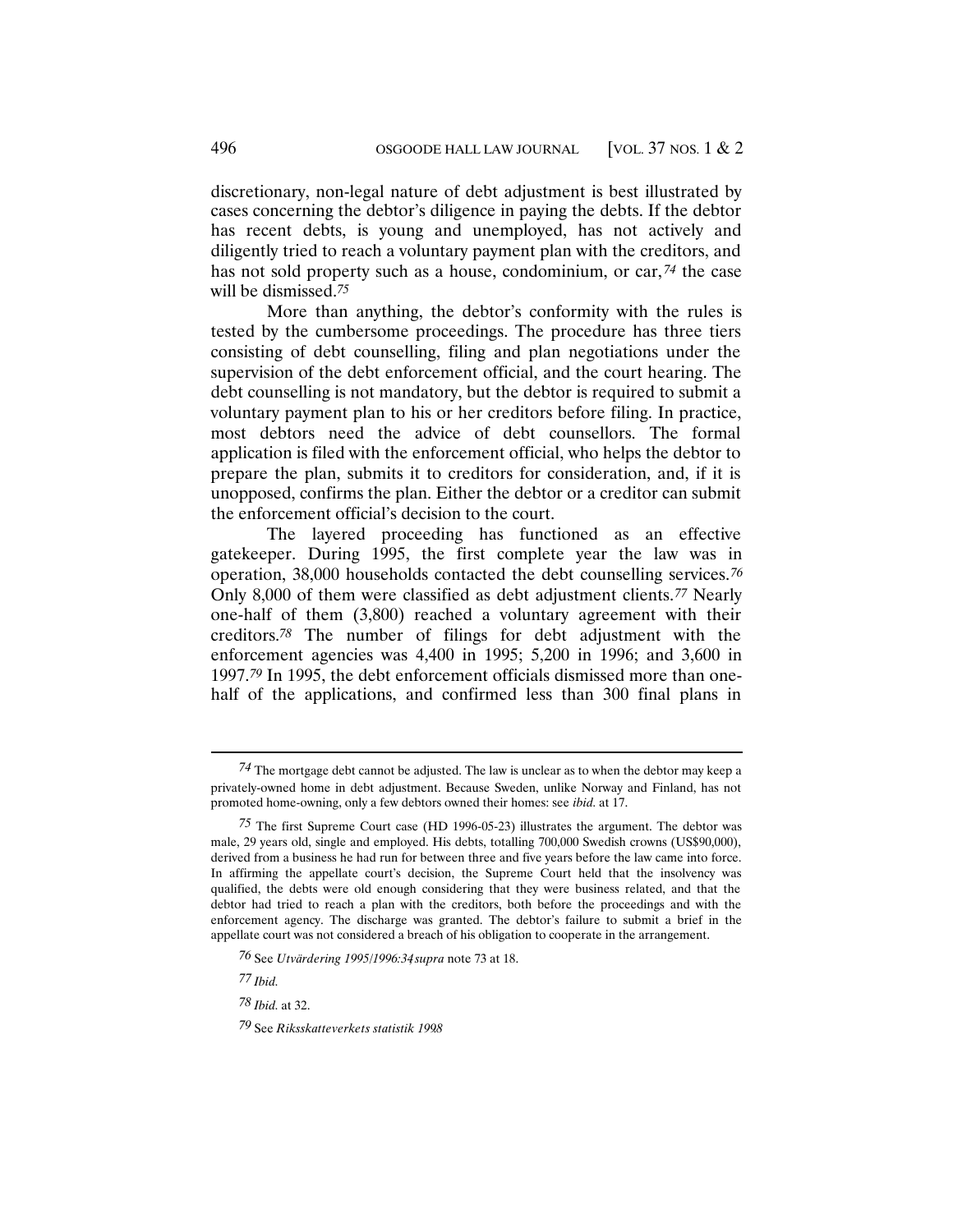1995,*80* and 670 in 1997. About 1,000 cases per year have been submitted to the court, where the dismissal rate has been less than 20 per cent.*81*

The cumbersome and slow proceedings have been criticized and the need for two pre-court stages has been questioned,*82* but the policy of restricted access is generally accepted as sound.

#### IV. DISCUSSION

While we can distinguish the European model of debt adjustment from the Anglo-Saxon concept of consumer bankruptcy, it is clear that no harmonization of debt adjustment laws has so far taken place in Europe. The laws differ on such fundamental aspects as how the access to the adjustment is regulated, which institution handles the cases, what agency helps the debtors, and whether home mortgage debts are included in the plan. They are consistent in requiring prior negotiations with the creditors involving the debt counselling services, providing a two-tiered formal procedure, restricting access to the proceedings, and in insisting on a lengthy payment plan.

Udo Reifner has classified the consumer bankruptcy and debt adjustment laws based on three criteria, namely (1) the right to a fresh start as opposed to gradual reintegration to financial self-management; (2) whether the procedure includes a moral judgement on the debtor's behaviour as a precondition for discharge; and (3) how the administrative responsibility for the rehabilitation of the debtor and fulfilment of the plan is arranged.*83* Based on these criteria, Reifner constructs four models of consumer bankruptcy and debt adjustment that he also links to political ideologies.

In Reifner's classification, the *fresh startmodel* corresponds to the American bankruptcy model, and reflects the underlying policy of the small-business insolvency legislation in the United Kingdom. The *reeducational model* is painted by Reifner as a reflection of conservative

*<sup>80</sup>* See *Utvärdering 1995/1996:34*, *supra* note 73 at 36; *Utvärdering av skuldsaneringslagen, Konsumentverket 1995/1996:31* at 9; and *Riksskatterverkets statistik 1998*.

*<sup>81</sup>* See *Utvärdering, 1995/1996:34*, *supra* note 73 at 64; Larsson, *Utvärdering av skuldsaneringslagen* 1995/1996:32 at 95; and *Riksskatterverkets statistik 1998*.

*<sup>82</sup>* See *Riksdagens revisorers förslag angående tillämpningen av skuldsaneringslagen. Förslag till riksdagen 1995/1996:RR9* at 16 (Parliamentary revision); and *Lagutskottets betänkande 116/1997:LU6 Tillämpningen av skuldsaneringslagen* at 11-12 (Parliamentary committee).

*<sup>83</sup>* See U. Reifner, in *Overindebtedness of Consumers in the EC*, *supra* note 4 at 116-20.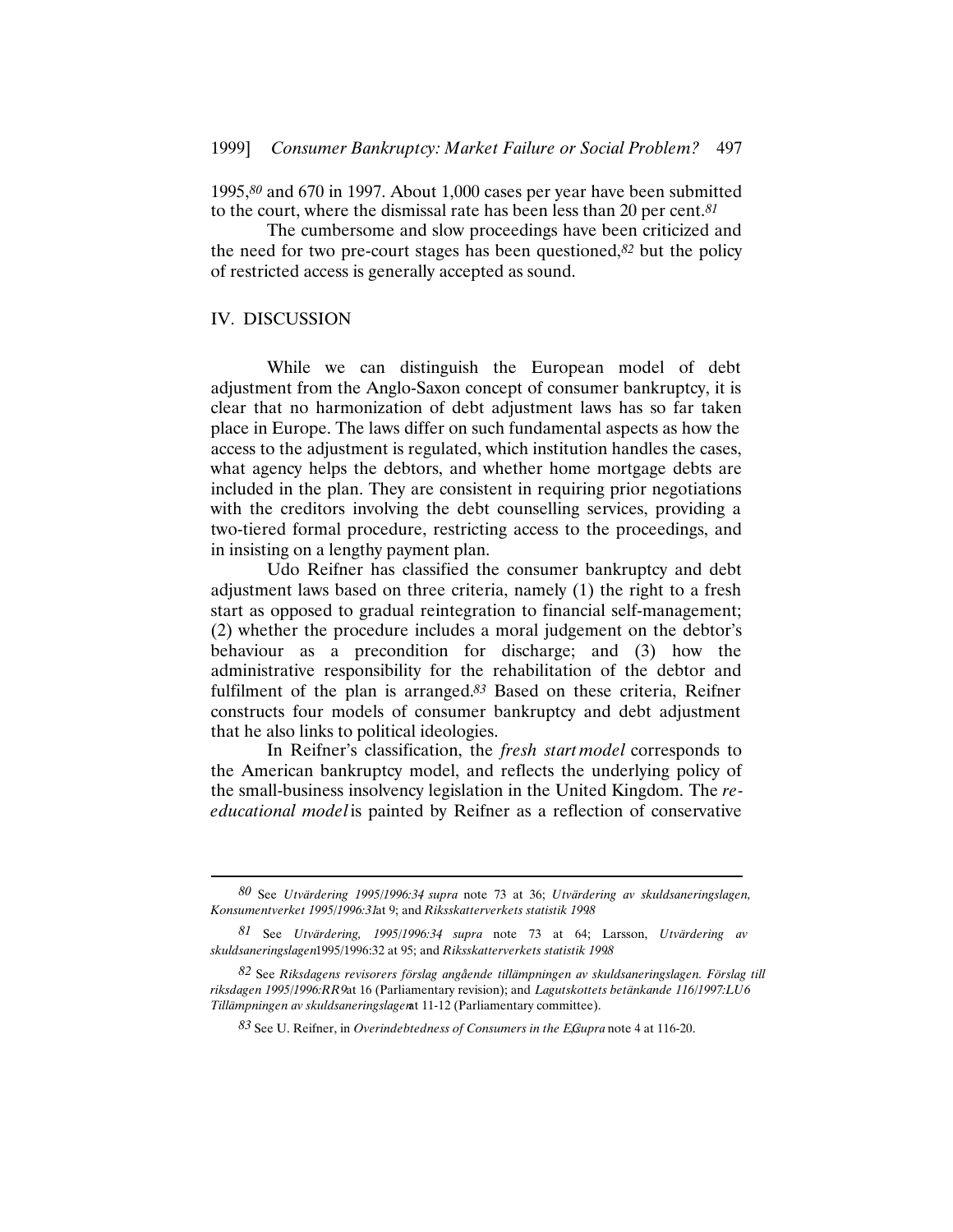Christian values with a social flavour.*84* Reifner identifies the debtor according to this model as a "personal and moral failure." The *administrative help model* as presented in the French legislation, offers state administrative machinery to facilitate agreements between the debtor and creditors, and, in so doing, invokes governmental pressure on the banks. The *social protection model* is concerned with the needs and situation of the debtor. It is based on the empirical notion that the consumer debtor's overindebtedness is often due to unemployment, illness, divorce, and other breakdowns in the family.

Because all European debt adjustment laws emphasize overindebtedness as a social problem, the need for consumer reeducation and reaffirmation of payment morality, and because they involve a bureaucratic structure, these aspects are more useful in distinguishing the European regimes from the Anglo-Saxon bankruptcy philosophy than in distinguishing the European laws from each other. The same criticism may be directed at Iain Ramsay, who distinguishes between three models of consumer bankruptcy based on whether the law emphasizes the debtor's deviant behaviour, debt enforcement, or the consumer protection function of bankruptcy.*85* In the new European debt adjustment laws, all three elements are present. They share the same goals of debtor rehabilitation, consumer education, and upholding the general debt payment morality. What is significant is that they seem to prefer somewhat different tools to achieve these goals.

The Scandinavian laws use sometimes cumbersome procedures and detailed disclosure requirements as educational tools, and rely on restricted access to the adjustment machinery as a means of upholding payment morality. The continental laws, on the other hand, emphasize the importance of debt repayment through a plan, both as a means of behaviour modification and as a deterrence against "loose" payment morals. The central importance of the payment plan in the continental laws is obvious while they, unlike other adjustment laws, give weight to the creditors' acceptance of the plan, impose minimum payment requirements, and require longer plans.

*<sup>84</sup>* The model corresponds to the German law proposal before the German Parliament at the time. The proposal was accepted in 1994, but a new chapter on voluntary debt adjustment and payment plans was added, thus changing the nature of the law.

*<sup>85</sup>* See I.D.C. Ramsay, "Models of Consumer Bankruptcy: Implications for Research and Policy" (1997) 20 J. Consumer Pol'y 269.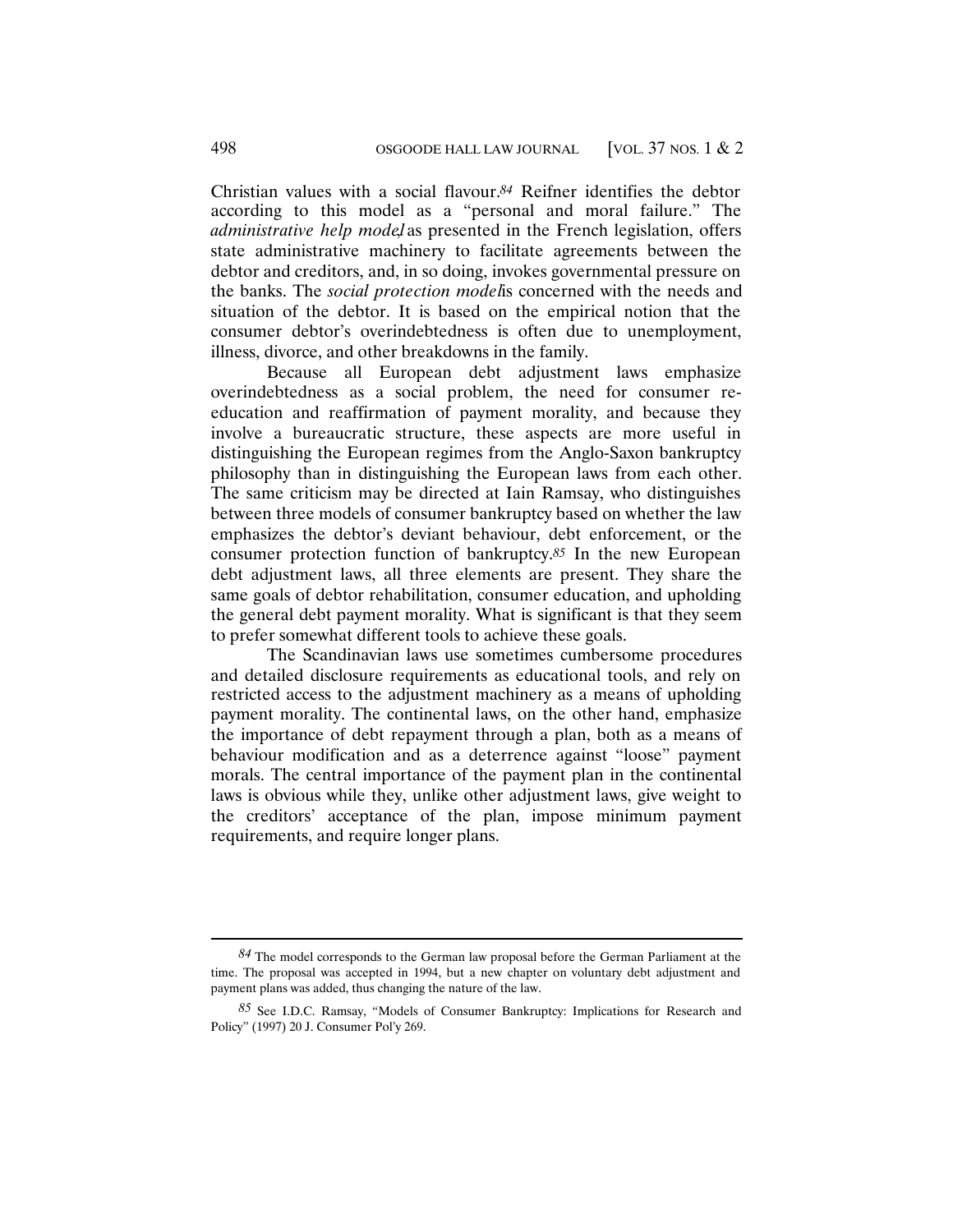|                                | Scandinavian                                           | Continental            | No Discharge<br>(France)      | <b>American</b>   |
|--------------------------------|--------------------------------------------------------|------------------------|-------------------------------|-------------------|
| Primary Aim                    | rehabilitation                                         | repayment              | prevention                    | efficiency        |
| Nature of Law                  | debt<br>adjustment<br>law                              | bankruptcy<br>law      | consumer<br>protection<br>law | bankruptcy<br>law |
| Mandatory<br>Counselling       | yes                                                    | yes                    | no                            | no                |
| Filing to                      | enforcement<br>agency                                  | court                  | commission                    | court             |
| Access                         | restricted                                             | through<br>bankruptcy  | broad                         | open              |
| Exceptions to<br>Availability  | broad                                                  | creditor<br>acceptance | broad                         | fraud             |
| Duration of<br>Plan            | 5 years                                                | 7 years                | moratorium                    | 3 years           |
| Administrating<br>Party        | debtor                                                 | trustee                | debtor                        | trustee           |
| Bearer of<br>Costs             | state                                                  | debtor<br>(waiver)     | state                         | debtor            |
| Home<br>Mortgage               | Finland and<br>Norway yes;<br>Sweden and<br>Denmark no | n <sub>0</sub>         | no                            | yes               |
| Bar to<br>Subsequent<br>Filing | forever                                                | $10/20$ years          | no                            | 6 years           |

# **TABLE 1 FOUR MODELS OF CONSUMER BANKRUPTCY**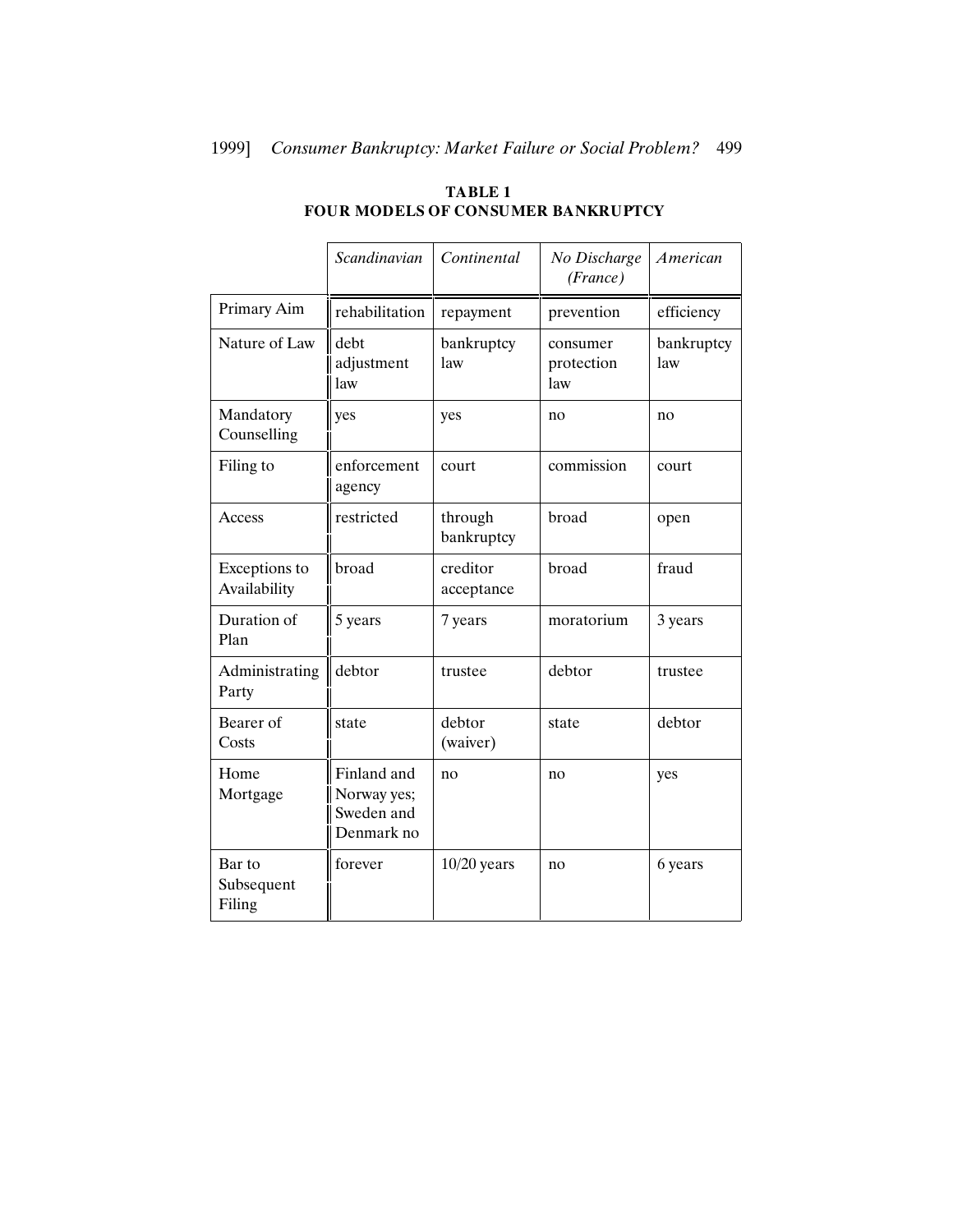Table 1, above, presents the consumer debt adjustment and bankruptcy laws, which are reduced to four models in this comparison. The Scandinavian bills emphasize the rehabilitation of the debtor,*86* and reflect what I have called the social approach to consumer bankruptcy.*87* The Continental model is based on the German and Austrian laws. While it shares the concerns of the Scandinavian model, it clearly puts more emphasis on repayment of the consumer's debts. Control of the debtor focuses on plan fulfilment, not on how the debts were incurred.

The fundamental difference between Anglo-Saxon consumer bankruptcy laws and European concerns the notion of the fresh start. The explicit aim of the European debt adjustment laws, contradictory as it may seem, is to rehabilitate the debtor and to promote payment of debts. It is believed that discharge at the end of a five- or seven-year plan gives the debtor an incentive to disclose his or her affairs, cooperate with the cumbersome proceedings, and to complete the plan.*88* This belief may be accurate if the alternative is lifelong indebtedness. It is also true that the debtor has no economic incentive to improve his or her lot during the lifetime of the plan. The incentive problem, though not expressed in these terms, emerged when the European countries had to decide what to do with unemployed debtors. It is often argued that forgiving a debtor's debts, after a moratorium of five years, when the debtor has not paid his or her debts, is immoral.*89* On the other hand, it can equally be argued that whether a debtor is employed at the moment of filing for debt adjustment is only arbitrarily related to whether the debtor is "deserving" or not. Discharge is often hard to get for a young, unemployed debtor who may need it most, because of the courts'

*<sup>86</sup>* See *Reg. Prop. 1993/1994:123*, *supra* note 22 at 36, and *Reg. Prop. 183/1993*, *supra* note 23 at 22.

*<sup>87</sup>* The Scandinavian model is based on the Swedish and Norwegian laws, and does not reflect the Danish and Finnish laws accurately. The rehabilitative aim of the law is, however, even more efficiently realized by the latter laws, since they have bureaucratic layers and less restricted access.

*<sup>88</sup>* The German bill and discussions about it were quite explicit about this. The possibility of discharge was seen as an incentive to timely filing for bankruptcy, to ensure the debtor's cooperation in bankruptcy, and to reach more assets in the bankruptcy estate. See *Diskussionsentwurf*, *supra* note 39 at 28-29; *Regierungsentwurf*, *supra* note 39 at 82, 86; F. Wenzel, "Restschuldbefreiung bei Insolvenzen von Verbrauchern" (1990) *Verbraucher und Recht* 121; and M. Balz, "Aufgaben und Struktur des künftigen einheitlichenInsolvenzverfahrens" (1988) ZIP 273 at 292.

*<sup>89</sup>* For example, creditors interviewed by the Swedish consumer authority expressed this concern: see *Utvärdering av skuldsaneringslagen, Konsumentverkt*995/1996:30.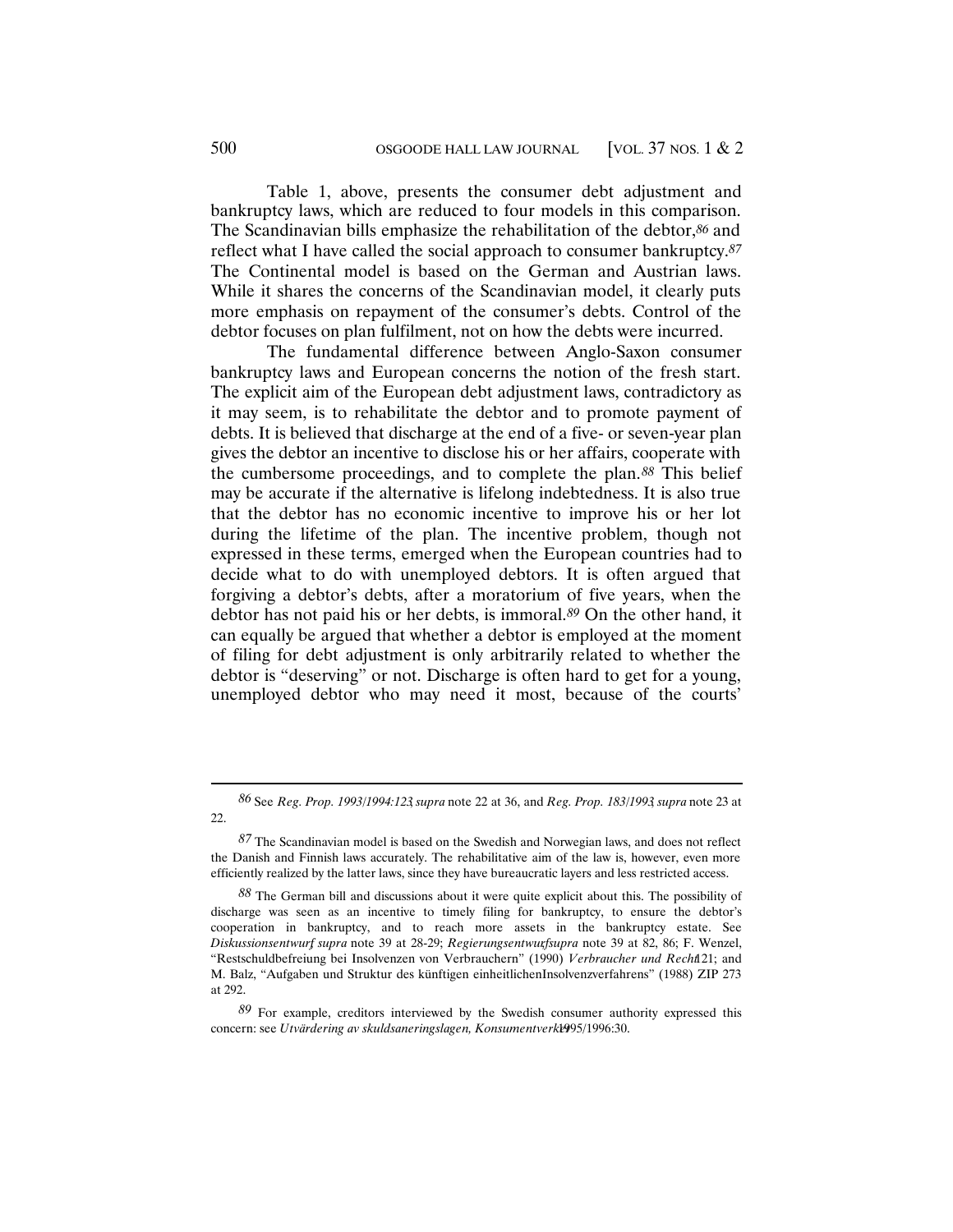reluctance to accept zero-payment plans,*90* or because access to debt adjustment is restricted by law.

The uneasy marriage of morality and economic efficiency is also evident when considering the results of plans. The average proceeds of the plans seem to be less than 15 per cent of total debt, and many debtors are not able to contribute at all.*91* It is questionable whether this low rate of repayment is worth the delay in the debtors' economic recovery and the loss of economic efficiency it causes. However, it needs to be emphasized that the rationale of the payment plans is not only economic but also moral.

The morality that the European countries are trying to foster goes further than the traditional bankruptcy morality of "the honest but unfortunate debtor" of *Local Loan Co.* v. *Hunt*.*92* All of the European laws exclude fraudulent debtors, but they also exclude debtors who have accumulated excessive debts, worsened their economic position in other ways, and have made no serious attempts to repay the debts. The European laws attempt to police the conduct of debtors in a credit society. Not only fraud but also reckless behaviour is punished. The educational approach also emphasizes the need for prudent conduct in the credit market, and counselling is perceived as a necessary tool to achieve this new morality.

The problems with this approach, especially if applied broadly as it is in Scandinavia, concern both economic efficiency and fairness. Case law shows that many debtors with very serious debt problems are left without a remedy. These debtors are still excluded from the credit society and their economic efficiency is impaired. When much judicial discretion is left to the pre-screening authorities, consistency and fairness become a concern. Even the criteria are suspect. Sheer inability to handle credit leads debtors in trouble without any malicious intent. Because these debtors have caused the problem themselves by using an unreasonable amount of credit, their filings are often dismissed. However, one is entitled to ask whether the inability to handle credit really shows that debtors are less deserving than others.

*<sup>90</sup>* See *Utvärdering 1995/1996:34*, *supra* note 73 at 19.

*<sup>91</sup>* For example, in Sweden the plans confirmed by the enforcement officials generated 13 per cent of the debts and 40 per cent of debtors did not make any payments. In the court proceedings, the numbers were 4 per cent of the debts, and 75 per cent of the debtors with no payments: see *Utvärdering 1995/1996:34*, *supra* note 73 at 36. In Finland, a study found an average payment of 14 per cent: see Tala *et al.*, *supra* note 21 at 57; and Muttilainen & Tala, *supra* note 21 at 40.

*<sup>92</sup>* 292 U.S. 234 at 244 (1934).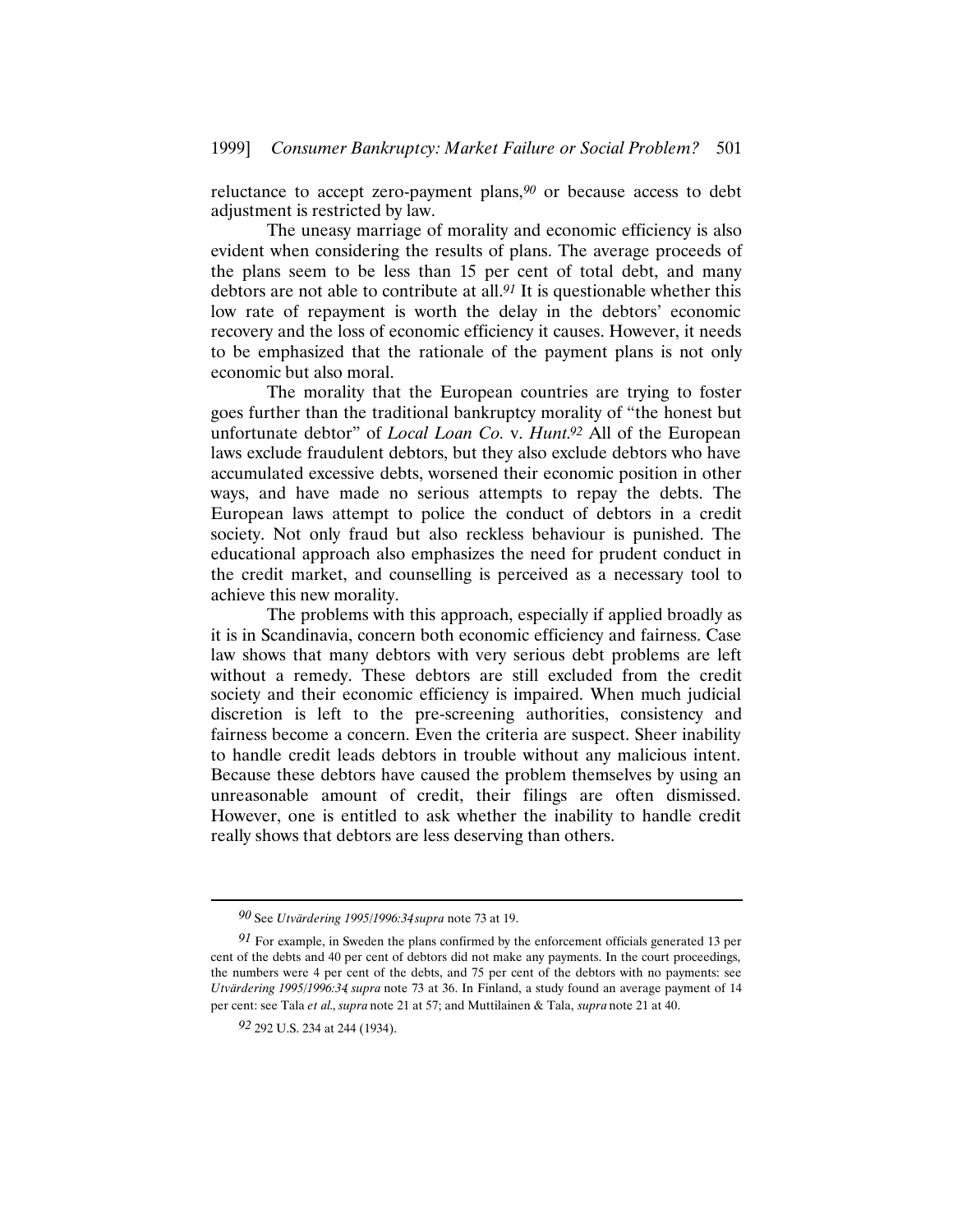Consider the following examples. In Sweden, a couple with a total debt of 478,000 Swedish crowns (US\$80,000) was denied debt adjustment. They had not suffered a loss of income and they had used the money to buy household items and a car. They had no income above the subsistence level. The court reasoned that it would be against payment morality if they were allowed to go unpunished. Considering that the couple had seven children, one wonders if a discharge granted to debtors like them would be likely to undermine the general payment morality. In Finland, a debtor who had co-signed the consumer loans of two other persons was denied debt adjustment because he had signed a loan while unemployed, and should have known that he would not be able to repay.*93* The morality of co-signing a loan often involves factors beyond the economic rationales the debt adjustment laws are trying to pursue. Frequently, loans are co-signed by family members, friends, and even employees, who may consider it a moral obligation.*94*

# V. CONCLUSION

The European debt adjustment laws were more often than not introduced by conservative governments. Politically, they are part of a movement towards a more rigorous market economy in Western Europe. Simultaneously, the laws were introduced to alleviate the economic crisis caused by the recession at the beginning of the decade. In a way, they reflect a new market-oriented social policy. Because of the recession, the need for such laws was so obvious that the laws met hardly any opposition at all.

In the bankruptcy context, the laws have been part of a broader effort to reform the bankruptcy laws to address the needs of a more liberal market economy. One aspect of this reform policy has been the reduction of many debt repayment priorities in bankruptcy. Some countries have abolished practically all priorities, including priorities for

*<sup>93</sup>* See Supreme Court KKO 1995:17. See also "Kvinnoperspektiv på skuldsanering," *supra* note 58.

*<sup>94</sup>* Criticism has been voiced about the broad discretion exercised by the offices in Scandinavia, but so far it has not led to changes in law. In 1998, a Parliamentary question in Norway, and the Minister's answer to it, expressed the government's intention to define access to the adjustment process more accurately than was there the case. For Denmark, see references cited in note 53, *supra*.